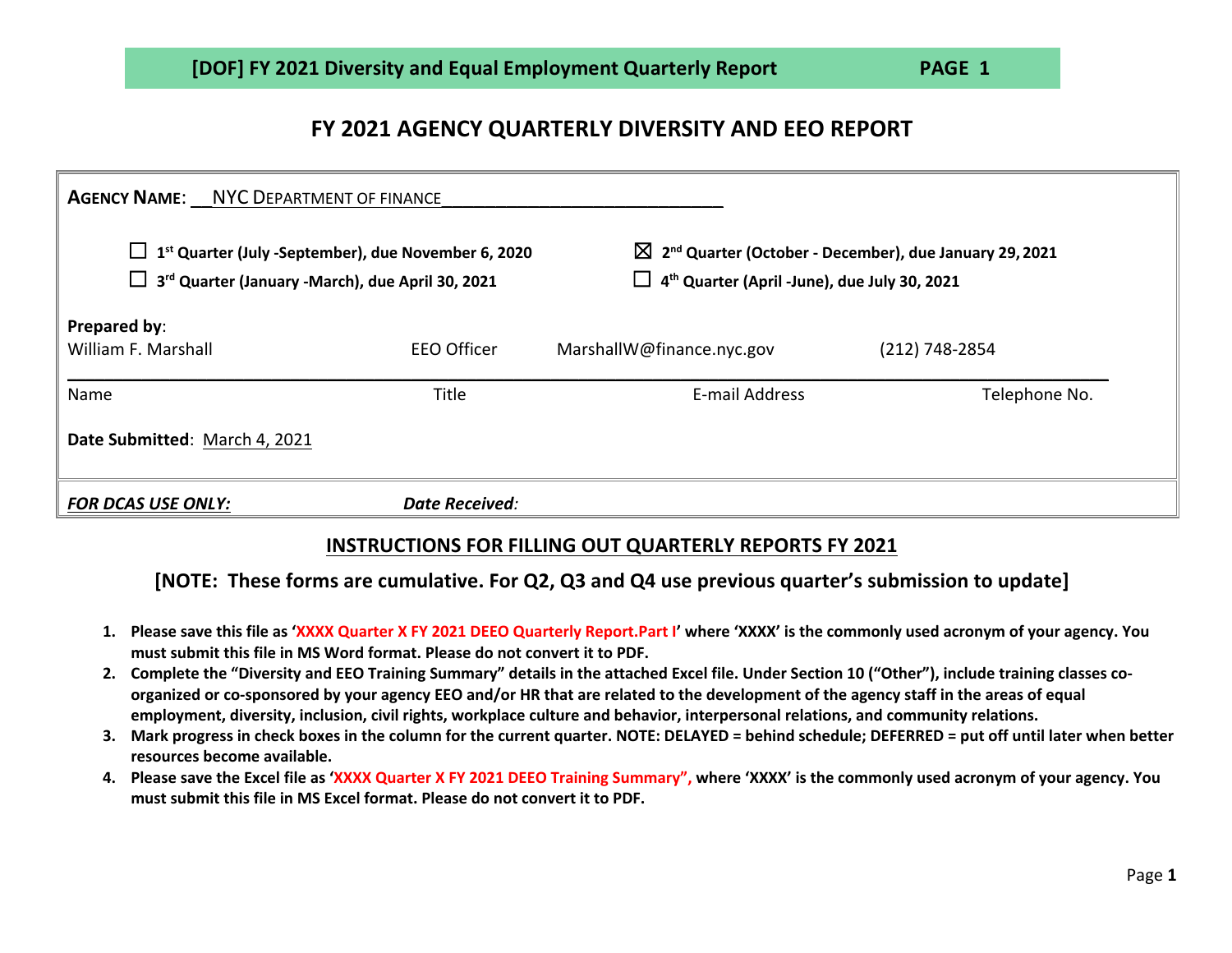#### **PART I: NARRATIVE SUMMARY**

#### **I. COMMITMENT AND ACCOUNTABILITY STATEMENT BY THE AGENCY HEAD**

| Distributed to all agency employees? $\boxtimes$ Yes, On (Date): | 12/23/20                         | $\Box$ No |
|------------------------------------------------------------------|----------------------------------|-----------|
|                                                                  | $\boxtimes$ By e-mail            |           |
|                                                                  | $\Box$ Posted on agency intranet |           |
|                                                                  | $\Box$ Other                     |           |

#### **II. RECOGNITION AND ACCOMPLISHMENTS**

**The agency recognized employees, supervisors, managers, and units demonstrating superior accomplishment in diversity and equal employment opportunity through the following:**

☐ **Diversity & EEO Awards**

☐ **Diversity and EEO Appreciation Events**

☐ **Public Notices**

☐ **Positive Comments in Performance Appraisals**

☐ **Other (please specify): \_\_\_\_\_\_\_\_\_\_\_\_\_\_\_\_\_\_\_\_\_\_\_\_\_\_\_\_\_\_\_\_\_\_\_\_\_\_\_\_\_\_\_**

**\* Please describe D&EEO Awards and/or Appreciation Events below:**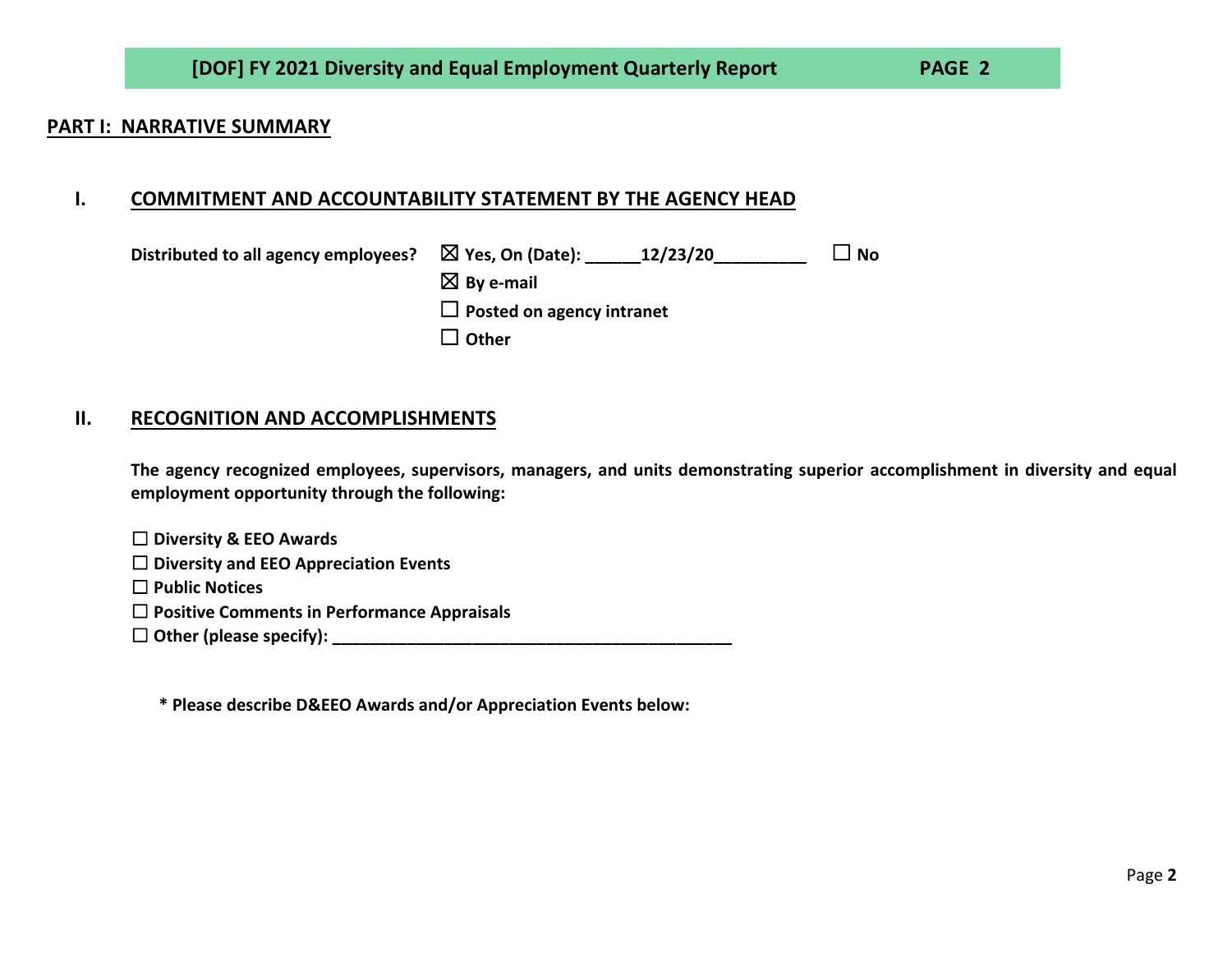#### **III. WORKFORCE REVIEW AND ANALYSIS**

**1. Agency Headcount as of the last day of the quarter was:**

**Q1 (9/30/2020): \_\_\_\_\_\_\_\_\_\_\_\_ Q2 (12/31/2020): 1947\_\_\_\_**

**Q3 (3/31/2021): \_\_\_\_\_\_\_\_\_\_ Q4 (6/30/2021): \_\_\_\_\_\_\_\_\_\_**

**2. Agency reminded employees to update self-ID information regarding race/ethnicity, gender, and veteran status.**

☐ **Yes, On (Date): \_\_\_\_\_\_\_\_\_\_\_\_\_\_\_\_** ☐ **No**

**3. The agency conducted a review of the dashboard sent to the EEO Officer with demographic data and trends, including workforce composition by job title, job group, race/ethnicity and gender; new hires, promotions and separation data; and utilization analysis.**

| $\Box$ Yes, On (Dates): |                             |                        |                        |                        |
|-------------------------|-----------------------------|------------------------|------------------------|------------------------|
| The review was          | $\boxtimes$ Human Resources | $\Box$ Human Resources | $\Box$ Human Resources | $\Box$ Human Resources |
| conducted with:         | $\boxtimes$ Agency Head     | $\Box$ Agency Head     | $\Box$ Agency Head     | $\Box$ Agency Head     |
|                         | ⊠ General Counsel           | $\Box$ General Counsel | $\Box$ General Counsel | $\Box$ General Counsel |
|                         | $\Box$ Other                | $\Box$ Other           | $\Box$ Other           | $\Box$ Other           |
|                         | $\Box$ Not conducted        | $\Box$ Not conducted   | $\Box$ Not conducted   | $\Box$ Not conducted   |

#### **IV. EEO, DIVERSITY, INCLUSION, AND EQUITY INITIATIVES FOR FY 2021**

**Please describe your progress this quarter in implementing the primary goals in Section IV of your Agency Diversity and EEO Plan for FY 2021 - Proactive Strategies to Enhance Diversity, EEO and Inclusion:**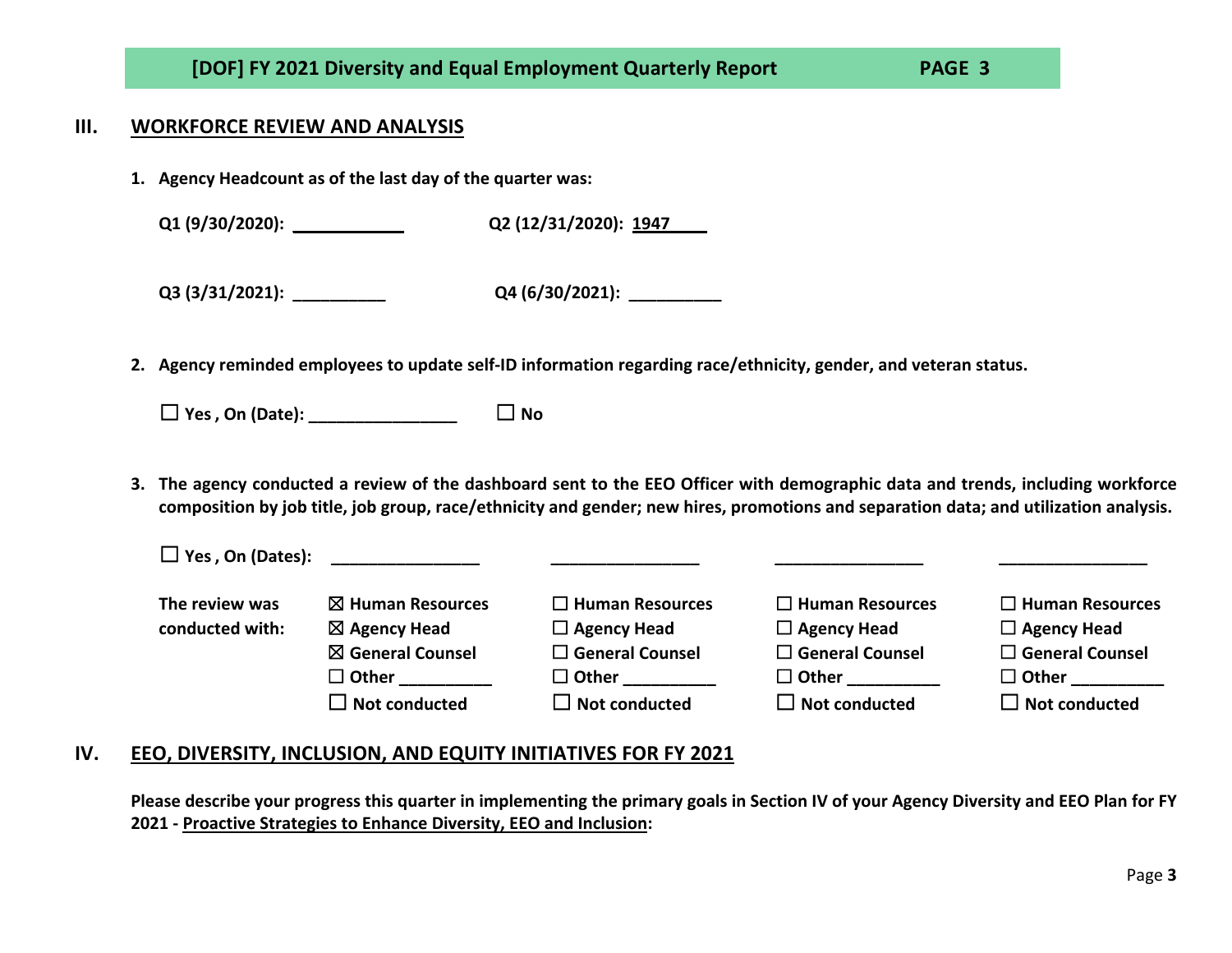# **A. WORKFORCE:**

| Please list the Workforce Goal(s) included in Section<br>IV: Proactive Strategies to Enhance Diversity, EEO and<br>Inclusion, which you set/declared in your FY 2021<br>Diversity and EEO Plan (e.g., underutilization,<br>workforce planning, succession planning and diverse<br>applicant pool, among others):                                                                                                                                                                          | Please describe the steps that your agency<br>has taken to meet the Workforce Goal(s)<br>set/declared in your plan.<br>Include steps that were taken or<br>$\circ$<br>considered to build an inclusive and<br>sustainable pipeline for your agency<br>across all levels. | Q1<br><b>Update</b>                                                                                                  | Q <sub>2</sub><br><b>Update</b>                     | Q <sub>3</sub><br><b>Update</b>           | Q <sub>4</sub><br><b>Update</b>      |
|-------------------------------------------------------------------------------------------------------------------------------------------------------------------------------------------------------------------------------------------------------------------------------------------------------------------------------------------------------------------------------------------------------------------------------------------------------------------------------------------|--------------------------------------------------------------------------------------------------------------------------------------------------------------------------------------------------------------------------------------------------------------------------|----------------------------------------------------------------------------------------------------------------------|-----------------------------------------------------|-------------------------------------------|--------------------------------------|
| Strategically<br>align diversity<br>recruiting,<br>internal<br>candidate development and equitable selection<br>with<br>employment<br>practices<br>current<br>needs,<br>underutilization assessments and budget availability.<br>Ensure that all employees receive diversity and EEO<br>training, know their rights and responsibilities under<br>the City's EEO policy and understand the value of<br>diversity and EEO as well as the importance of a<br>discrimination-free workplace. | The Agency continues enhancing internal and<br>external applicant pools to address<br>underutilization.                                                                                                                                                                  | $\Box$ Planned<br>$\Box$ Not started<br>$\boxtimes$ Ongoing<br>$\Box$ Delayed<br>$\Box$ Deferred<br>$\Box$ Completed | $\Box$<br>$\Box$<br>Ø<br>$\Box$<br>$\Box$<br>$\Box$ | □<br>□<br>$\Box$<br>$\Box$<br>□<br>$\Box$ | $\Box$<br>□<br>□<br>$\Box$<br>□<br>□ |
| Ensure that all employees receive diversity and EEO<br>training, know their rights and responsibilities under<br>the City's EEO policy and understand the value of<br>diversity and EEO as well as the importance of a<br>discrimination-free workplace.<br>Ensure that reasonable accommodations based on<br>disabilities, religion, pregnancy, childbirth and related<br>medical conditions and status as victims of domestic<br>violence, sex offense or stalking are provided to      | The Agency continues to receive and process<br>Reasonable Accommodation requests from<br>employees as well as ADA requests from the<br>general public in the prescribed timelines.                                                                                       | $\Box$ Planned<br>$\Box$ Not started<br>$\boxtimes$ Ongoing<br>$\Box$ Delayed<br>$\Box$ Deferred<br>$\Box$ Completed | □<br>$\Box$<br>$\boxtimes$<br>□<br>$\Box$<br>П      | □<br>$\Box$<br>□<br>$\Box$<br>$\Box$<br>П | □<br>□<br>□<br>□<br>$\Box$<br>П      |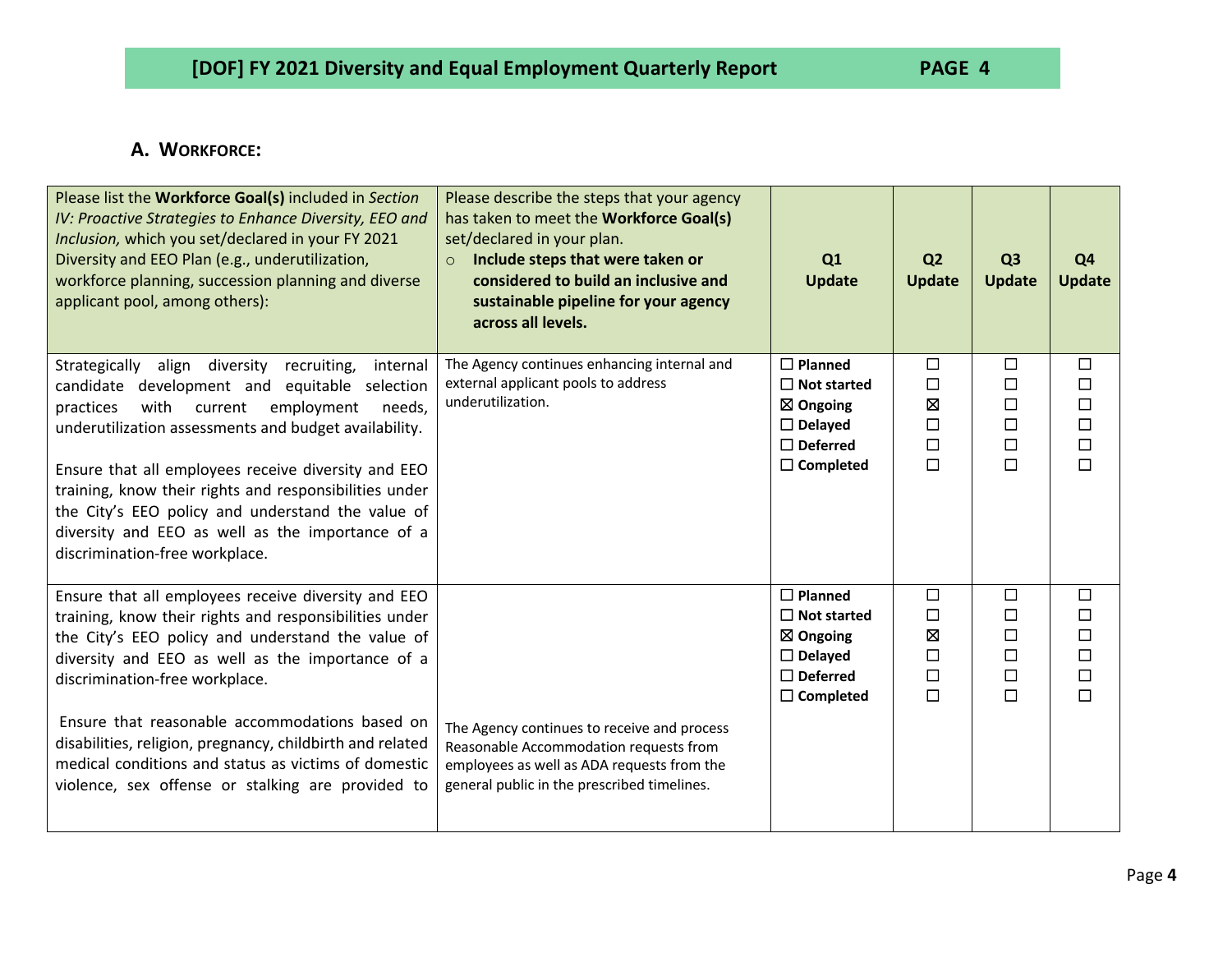| employees in an efficient and timely manner through<br>the EEO Office.<br>Continue to conduct and participate in mentoring,<br>leadership development and cross- agency training<br>initiatives to expand the skills of employees and<br>improve the quality of employee engagement.<br>Guarantee that all employees, with the launch of the<br>Department of Finance agency-wide training<br>initiative, have the opportunity to attend a wide range<br>of internal and external trainings to improve their<br>skills and enhance their ability to compete in a<br>competitive workplace environment. Employees will<br>also be offered monthly webinars on various<br>employment and career development skills.<br>Require diverse interview slates to ensure the<br>recruitment of diverse candidates for all positions. | During the Q2 of FY 2021, the Agency offered<br>Career Development Workshops covering various<br>topics: Effective Interviewing Skills; Managing<br>Your Career; Email Etiquette; Effective Resume<br>Writing; and Maximize Your LinkedIn Profile;<br>Tools, Technology and Techniques DCAS<br>eLearning Training Sessions; and<br>Supervisor/Managerial Training Program Pilot roll<br>out offered via Microsoft Teams (online). A total<br>of 173 employees attended these workshops.<br>Due to COVID-19 pandemic, as of March 15, 2020<br>all instructor led trainings (ILT) for DOF<br>employees were canceled. Instead, Career<br>Development Workshops were offered to<br>employees in Webinar format. |                     |        |        |        |
|-----------------------------------------------------------------------------------------------------------------------------------------------------------------------------------------------------------------------------------------------------------------------------------------------------------------------------------------------------------------------------------------------------------------------------------------------------------------------------------------------------------------------------------------------------------------------------------------------------------------------------------------------------------------------------------------------------------------------------------------------------------------------------------------------------------------------------|--------------------------------------------------------------------------------------------------------------------------------------------------------------------------------------------------------------------------------------------------------------------------------------------------------------------------------------------------------------------------------------------------------------------------------------------------------------------------------------------------------------------------------------------------------------------------------------------------------------------------------------------------------------------------------------------------------------|---------------------|--------|--------|--------|
| The agency EEO Officer and Chief Diversity and                                                                                                                                                                                                                                                                                                                                                                                                                                                                                                                                                                                                                                                                                                                                                                              |                                                                                                                                                                                                                                                                                                                                                                                                                                                                                                                                                                                                                                                                                                              | $\square$ Planned   | $\Box$ | $\Box$ | $\Box$ |
| Inclusion Officer will continue to help raise awareness                                                                                                                                                                                                                                                                                                                                                                                                                                                                                                                                                                                                                                                                                                                                                                     |                                                                                                                                                                                                                                                                                                                                                                                                                                                                                                                                                                                                                                                                                                              | $\Box$ Not started  | □      | □      | □      |
| of the agency's need to support and better                                                                                                                                                                                                                                                                                                                                                                                                                                                                                                                                                                                                                                                                                                                                                                                  |                                                                                                                                                                                                                                                                                                                                                                                                                                                                                                                                                                                                                                                                                                              | $\boxtimes$ Ongoing | Ø      | □      | $\Box$ |
| communicate with our transgender colleagues and                                                                                                                                                                                                                                                                                                                                                                                                                                                                                                                                                                                                                                                                                                                                                                             |                                                                                                                                                                                                                                                                                                                                                                                                                                                                                                                                                                                                                                                                                                              | $\Box$ Delayed      | $\Box$ | $\Box$ | □      |
| constituents, utilizing the City of New York-issued                                                                                                                                                                                                                                                                                                                                                                                                                                                                                                                                                                                                                                                                                                                                                                         |                                                                                                                                                                                                                                                                                                                                                                                                                                                                                                                                                                                                                                                                                                              | $\square$ Deferred  | $\Box$ | $\Box$ | □      |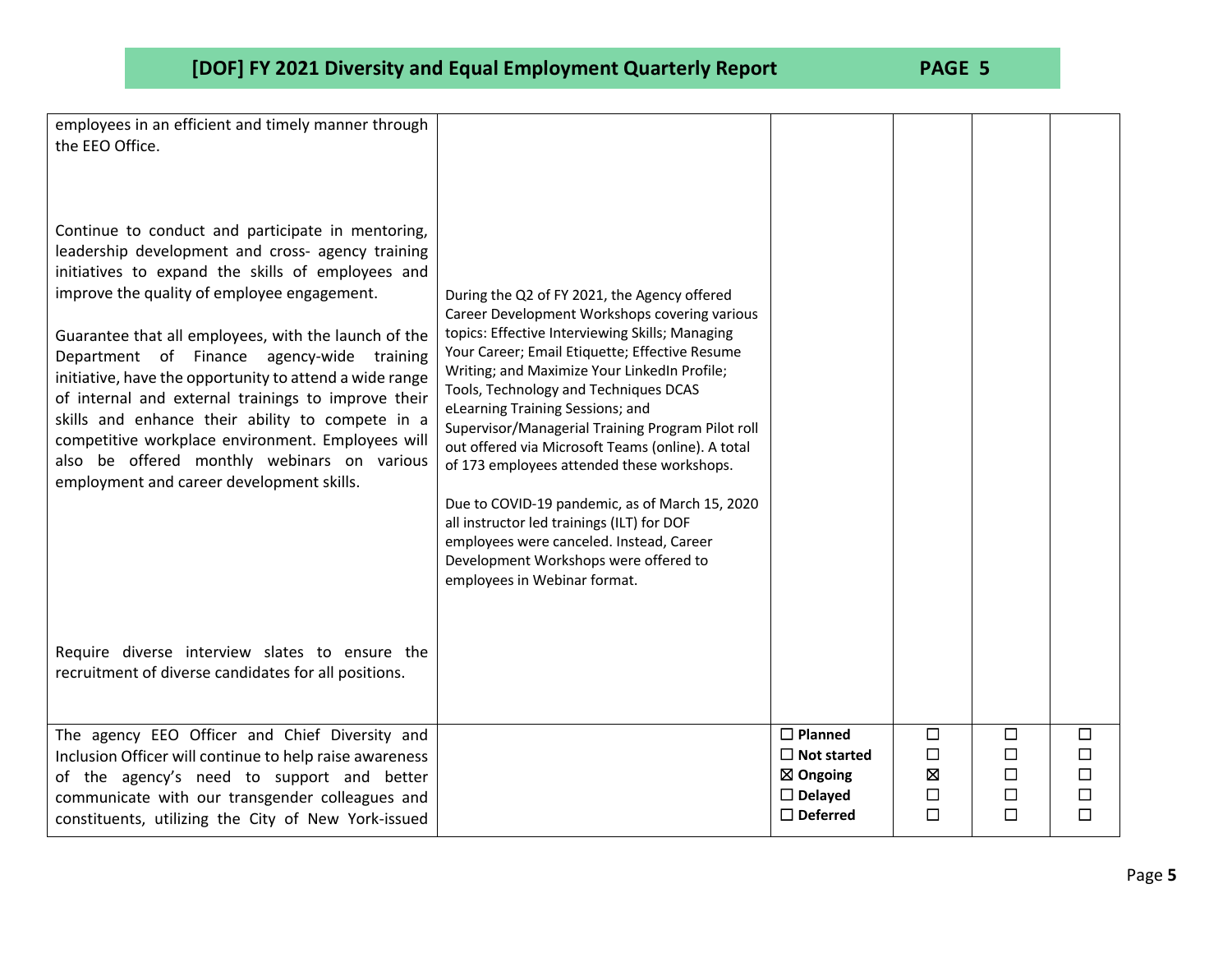| Workplace Gender Transition Guidelines, which              | $\Box$ Completed | $\Box$ | $\Box$ | $\Box$ |
|------------------------------------------------------------|------------------|--------|--------|--------|
| provide guidance for transgender or gender non-            |                  |        |        |        |
| conforming City employees or job applicants, their         |                  |        |        |        |
| managers/supervisors, coworker<br>and<br>Human             |                  |        |        |        |
| Resources/Equal Employment Opportunity (HR/EEO)            |                  |        |        |        |
| personnel regarding issues that may arise in the           |                  |        |        |        |
| workplace when an employee transitions. These              |                  |        |        |        |
| guidelines support the City's EEO policy, which            |                  |        |        |        |
| includes gender identity and expression as a               |                  |        |        |        |
| protected category and Mayoral directive, Executive        |                  |        |        |        |
| Order 16. Executive Order 16 assures transgender and       |                  |        |        |        |
| gender non-conforming persons the right to access          |                  |        |        |        |
| the single-sex facilities consistent with their gender     |                  |        |        |        |
| identity and gender expression and in alignment with       |                  |        |        |        |
| the City's commitment to creating a safe and inclusive     |                  |        |        |        |
| work environment for transitioning employees. In           |                  |        |        |        |
| keeping with the goal of the Workplace Gender              |                  |        |        |        |
| Transition Guidelines and in continued conjunction         |                  |        |        |        |
| with Executive Order 16, the Department of Finance's       |                  |        |        |        |
| CDO and EEO Officer will encourage all employees to        |                  |        |        |        |
| take advantage of the "IgbTq: The Power of Inclusion"      |                  |        |        |        |
| computer-based, adaptive training offered by DCAS.         |                  |        |        |        |
| In support of Pride Month, I reiterated my                 |                  |        |        |        |
| commitment to building a fair and inclusive workforce      |                  |        |        |        |
| at the agency by reminding everyone that, "This            |                  |        |        |        |
| agency understands that fully embracing diversity is       |                  |        |        |        |
| not just a nice thing to do; it is the right thing to do." |                  |        |        |        |
| We want to provide a work environment where                |                  |        |        |        |
| everyone thrives; where everyone has the                   |                  |        |        |        |
| opportunity to contribute and where everyone feels         |                  |        |        |        |
| acknowledged.                                              |                  |        |        |        |
|                                                            |                  |        |        |        |
|                                                            |                  |        |        |        |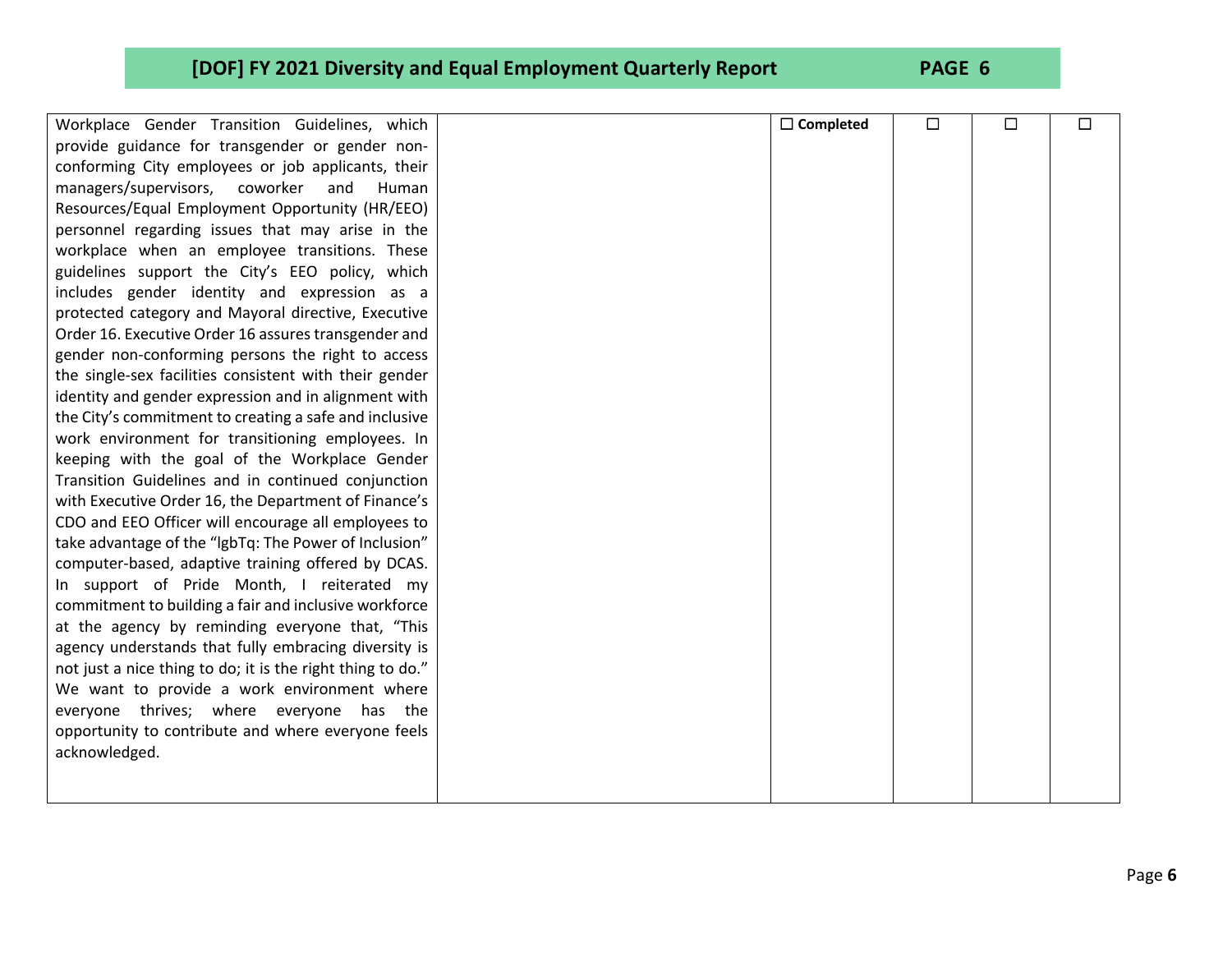Describe steps that were taken or considered to address underutilization identified through quarterly workforce reports. Please list Job Groups where underutilization exists in the current quarter.

#### **B. WORKPLACE:**

| Please list the Workplace Goal(s) included in Section<br>IV: Proactive Strategies to Enhance Diversity, EEO and<br>Inclusion, which you set/declared in your FY 2021<br>Diversity and EEO Plan (e.g., job<br>satisfaction/engagement surveys, exit<br>interviews/surveys, and onboarding surveys):                                                                                                                                                                                                                                                                                                                                                                                                                                                                                                     | Please describe the steps that your agency<br>has taken to meet the Workplace Goal(s)<br>set/declared in your plan.<br>Include steps that were taken or considered<br>$\circ$<br>to create an inclusive work environment<br>that values differences that each of your<br>unique employees brings to work, and to<br>maintain focus on retaining talent across all<br>levels. | Q1<br><b>Update</b>                                                                                                  | Q <sub>2</sub><br><b>Update</b>           | Q <sub>3</sub><br><b>Update</b> | Q4<br><b>Update</b>                  |
|--------------------------------------------------------------------------------------------------------------------------------------------------------------------------------------------------------------------------------------------------------------------------------------------------------------------------------------------------------------------------------------------------------------------------------------------------------------------------------------------------------------------------------------------------------------------------------------------------------------------------------------------------------------------------------------------------------------------------------------------------------------------------------------------------------|------------------------------------------------------------------------------------------------------------------------------------------------------------------------------------------------------------------------------------------------------------------------------------------------------------------------------------------------------------------------------|----------------------------------------------------------------------------------------------------------------------|-------------------------------------------|---------------------------------|--------------------------------------|
| In addition to EEO training, implement experiential<br>learning for staff focused on diversity and inclusion.<br>Through diversity and EEO training, the Department of<br>Finance will ensure that all employees receive training<br>and know their rights under the City's EEO policy. All<br>managers and supervisors will reaffirm their<br>commitment to the City's EEO policy in staff meetings,<br>which will be documented by the diversity and EEO<br>office. The department will ensure collaboration<br>among Employee Services, the EEO Officer and Legal<br>Affairs to provide non-discriminatory human resource<br>policies and practices. It is our goal to create a work<br>environment in which all employees know their value<br>and have an opportunity to contribute to the agency. | The Agency, together with the EEO Office has<br>created a Share Point site where every employee<br>will be able will be able to reaffirm commitment to<br>the EEO Policy.                                                                                                                                                                                                    | $\boxtimes$ Planned<br>$\Box$ Not started<br>$\Box$ Ongoing<br>$\Box$ Delayed<br>$\Box$ Deferred<br>$\Box$ Completed | Ø<br>□<br>$\Box$<br>$\Box$<br>П<br>$\Box$ | □<br>□<br>□<br>□<br>□<br>$\Box$ | □<br>$\Box$<br>□<br>□<br>$\Box$<br>□ |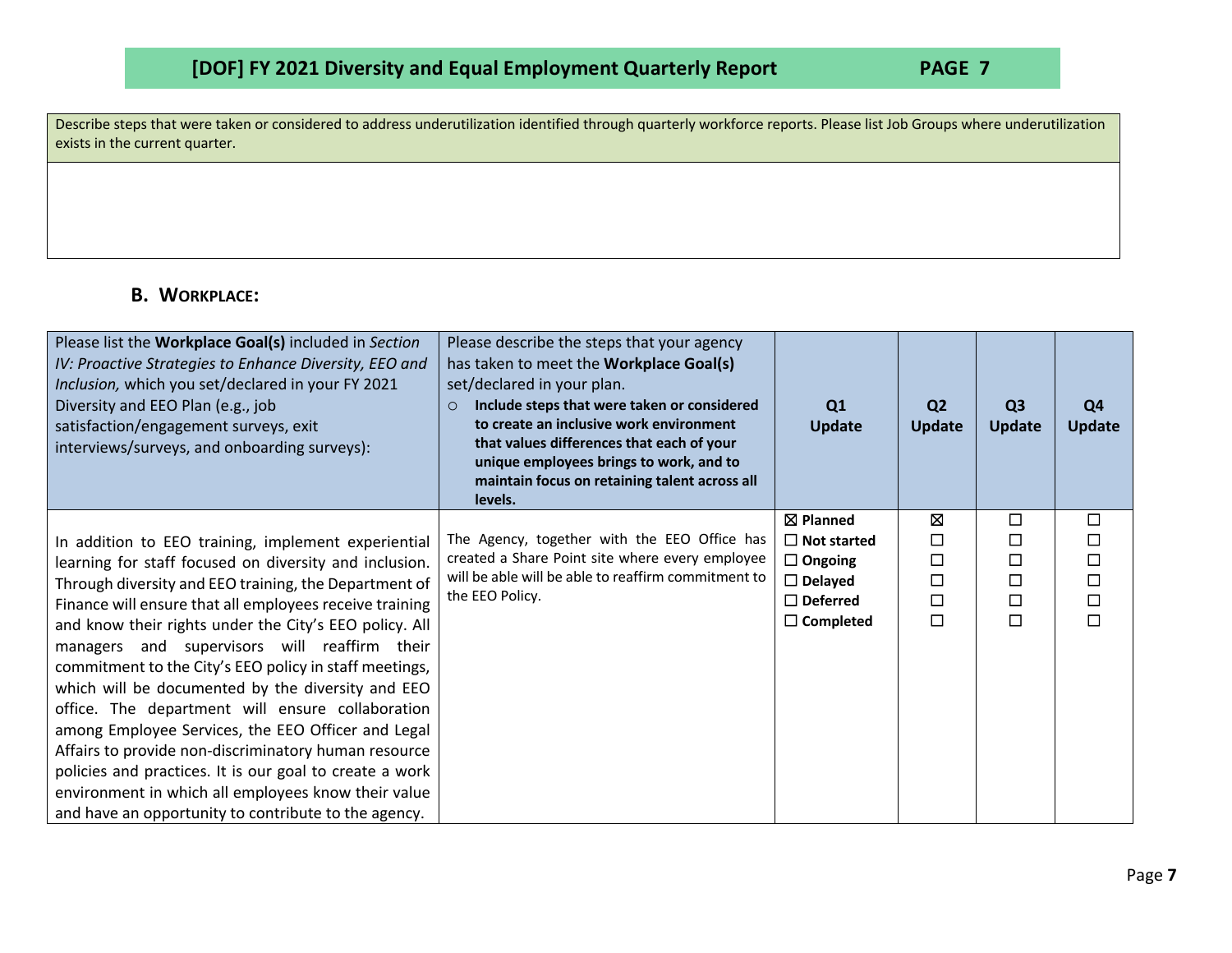| Participate and encourage involvement in agency<br>initiatives and training programs focused on diversity,<br>equal employment opportunity and inclusion. These<br>initiatives include the Mayor's Graduate Scholarship<br>Program, the Mayor's Office for Appointments Flash<br>Mentorship Program, the Leadership Institute, the<br>DCAS Training Institute, Managerial 360 and other<br>federal, state and local training programs. |  | $\Box$ Planned<br>$\Box$ Not started<br>$\boxtimes$ Ongoing<br>$\Box$ Delayed<br>$\Box$ Deferred<br>$\Box$ Completed | $\Box$<br>$\Box$<br>Ø<br>$\Box$<br>$\Box$<br>$\Box$ | $\Box$<br>□<br>□<br>□<br>$\Box$<br>$\Box$ | $\Box$<br>$\Box$<br>$\Box$<br>$\Box$<br>$\Box$<br>$\Box$ |  |
|----------------------------------------------------------------------------------------------------------------------------------------------------------------------------------------------------------------------------------------------------------------------------------------------------------------------------------------------------------------------------------------------------------------------------------------|--|----------------------------------------------------------------------------------------------------------------------|-----------------------------------------------------|-------------------------------------------|----------------------------------------------------------|--|
|                                                                                                                                                                                                                                                                                                                                                                                                                                        |  | $\Box$ Planned<br>$\Box$ Not started                                                                                 | $\Box$<br>$\Box$                                    | $\Box$<br>$\Box$                          | $\Box$<br>$\Box$                                         |  |
|                                                                                                                                                                                                                                                                                                                                                                                                                                        |  | $\Box$ Ongoing                                                                                                       | $\Box$                                              | $\Box$                                    | $\Box$                                                   |  |
|                                                                                                                                                                                                                                                                                                                                                                                                                                        |  | $\Box$ Delayed<br>$\Box$ Deferred                                                                                    | $\Box$<br>$\Box$                                    | □<br>$\Box$                               | $\Box$<br>$\Box$                                         |  |
|                                                                                                                                                                                                                                                                                                                                                                                                                                        |  | $\Box$ Completed                                                                                                     | $\Box$                                              | $\Box$                                    | $\Box$                                                   |  |
| Please specify any other EEO-related activities during the quarter (e.g., postings, meetings, cultural programs promoting diversity, newsletters/articles, etc.) and describe<br>briefly the activities, including the dates when the activities occurred.                                                                                                                                                                             |  |                                                                                                                      |                                                     |                                           |                                                          |  |
|                                                                                                                                                                                                                                                                                                                                                                                                                                        |  |                                                                                                                      |                                                     |                                           |                                                          |  |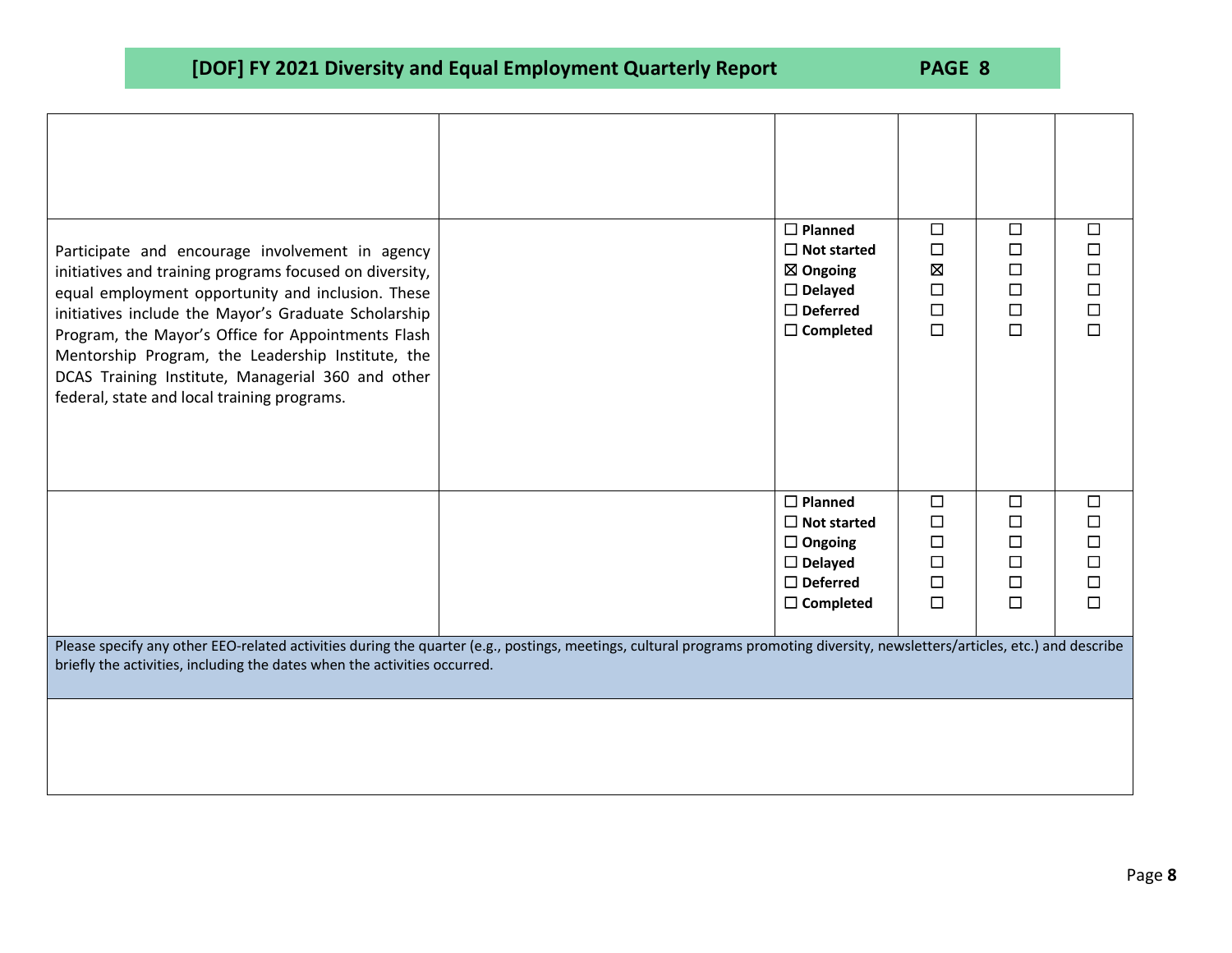| [DOF] FY 2021 Diversity and Equal Employment Quarterly Report | <b>PAGE 9</b> |
|---------------------------------------------------------------|---------------|
|---------------------------------------------------------------|---------------|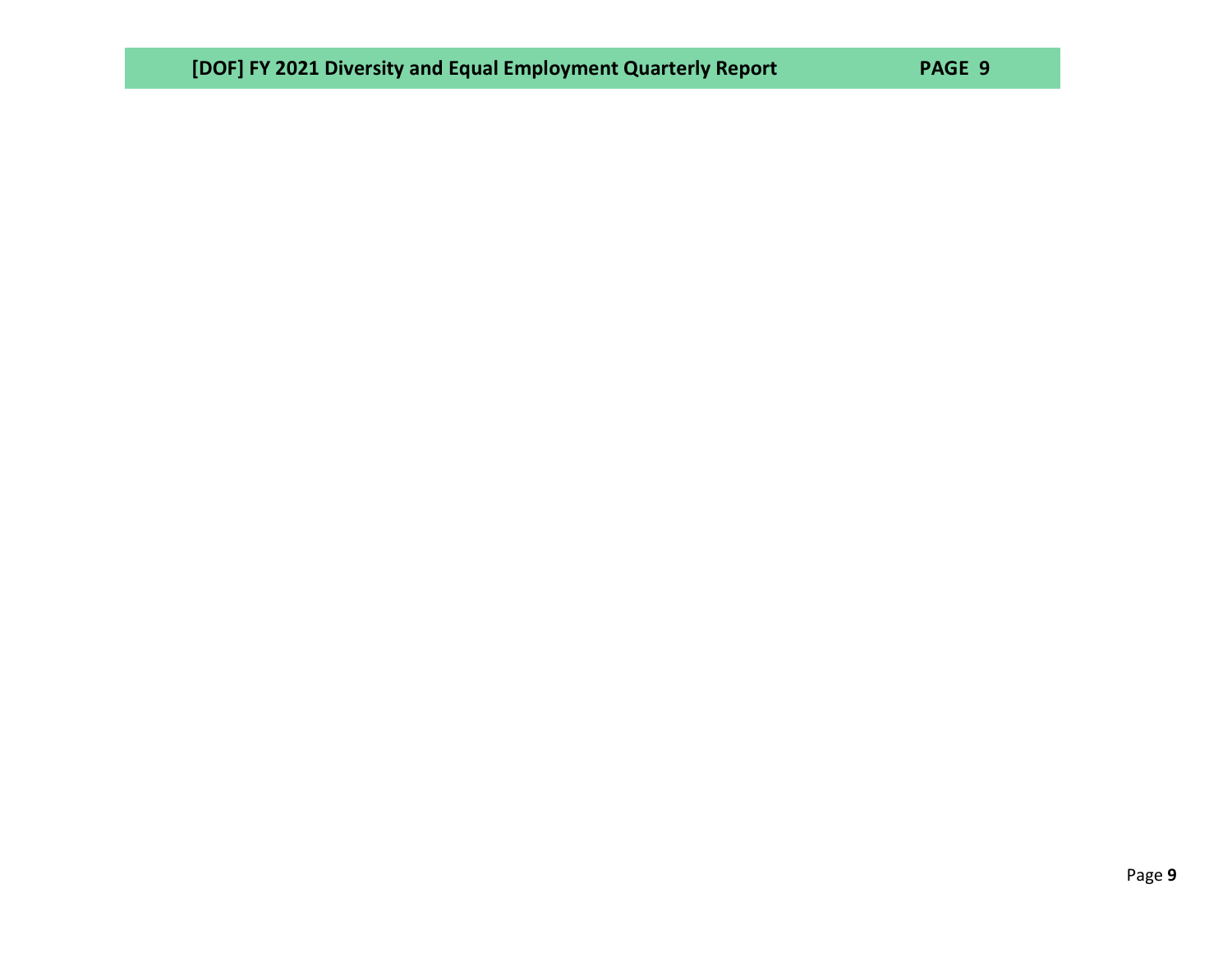# **C. COMMUNITY:**

| Please list the Community Goal(s) included in Section<br>IV: Proactive Strategies to Enhance Diversity, EEO<br>and Inclusion, which you set/declared in your FY 2021<br>Diversity and EEO Plan (e.g., community outreach and<br>engagement, MWBE participation and customer<br>satisfaction surveys):                                                                                                                                                                                                                                                                                                                                                                                                                                                                                                                                                                                                                                                                                                                                                    | Please describe the steps that your agency<br>has taken to meet the Community Goal(s)<br>set/declared in your plan.<br>Include steps that were taken or considered<br>$\circ$<br>to establish your agency as a leading service<br>provider to the citizens of New York City<br>focused on inclusion and cultural<br>competency, while reflecting the vast<br>communities that are served. | Q1<br><b>Update</b>                                                                                                     | Q <sub>2</sub><br><b>Update</b>           | Q <sub>3</sub><br><b>Update</b>                     | Q <sub>4</sub><br><b>Update</b>                                             |
|----------------------------------------------------------------------------------------------------------------------------------------------------------------------------------------------------------------------------------------------------------------------------------------------------------------------------------------------------------------------------------------------------------------------------------------------------------------------------------------------------------------------------------------------------------------------------------------------------------------------------------------------------------------------------------------------------------------------------------------------------------------------------------------------------------------------------------------------------------------------------------------------------------------------------------------------------------------------------------------------------------------------------------------------------------|-------------------------------------------------------------------------------------------------------------------------------------------------------------------------------------------------------------------------------------------------------------------------------------------------------------------------------------------------------------------------------------------|-------------------------------------------------------------------------------------------------------------------------|-------------------------------------------|-----------------------------------------------------|-----------------------------------------------------------------------------|
| Use technology and social media to reposition and<br>update our brand to become more accessible to the<br>public. We have provided our customers with the<br>ability to offer feedback via customer surveys. We will<br>use this feedback to improve customer service training<br>and enhance the monitoring, effectiveness and<br>timeliness of customer response. We have launched<br>several online branding campaigns via our LinkedIn,<br>Facebook and Twitter pages featuring videos and<br>posts showcasing employees in various units. Most<br>recently, we posted audio recordings of participants<br>describing their mentoring experiences along with<br>depicting<br>the<br>photos<br>multicultural<br>group<br>Hispanic/Latino/Caribbean diaspora.<br>Consistent with City policy, the Department of Finance<br>provides language interpretation services at each of its<br>business centers. Employees who speak another<br>language can participate in the City's language bank<br>for translation and interpretation assistance. We also |                                                                                                                                                                                                                                                                                                                                                                                           | $\Box$ Planned<br>$\Box$ Not started<br>$\boxtimes$ Ongoing<br>$\Box$ Delayed<br>$\square$ Deferred<br>$\Box$ Completed | $\Box$<br>□<br>図<br>$\Box$<br>□<br>$\Box$ | $\Box$<br>ப<br>$\Box$<br>$\Box$<br>$\Box$<br>$\Box$ | $\Box$<br>$\Box$<br>$\Box$<br>$\begin{array}{c}\n\Box \\ \Box\n\end{array}$ |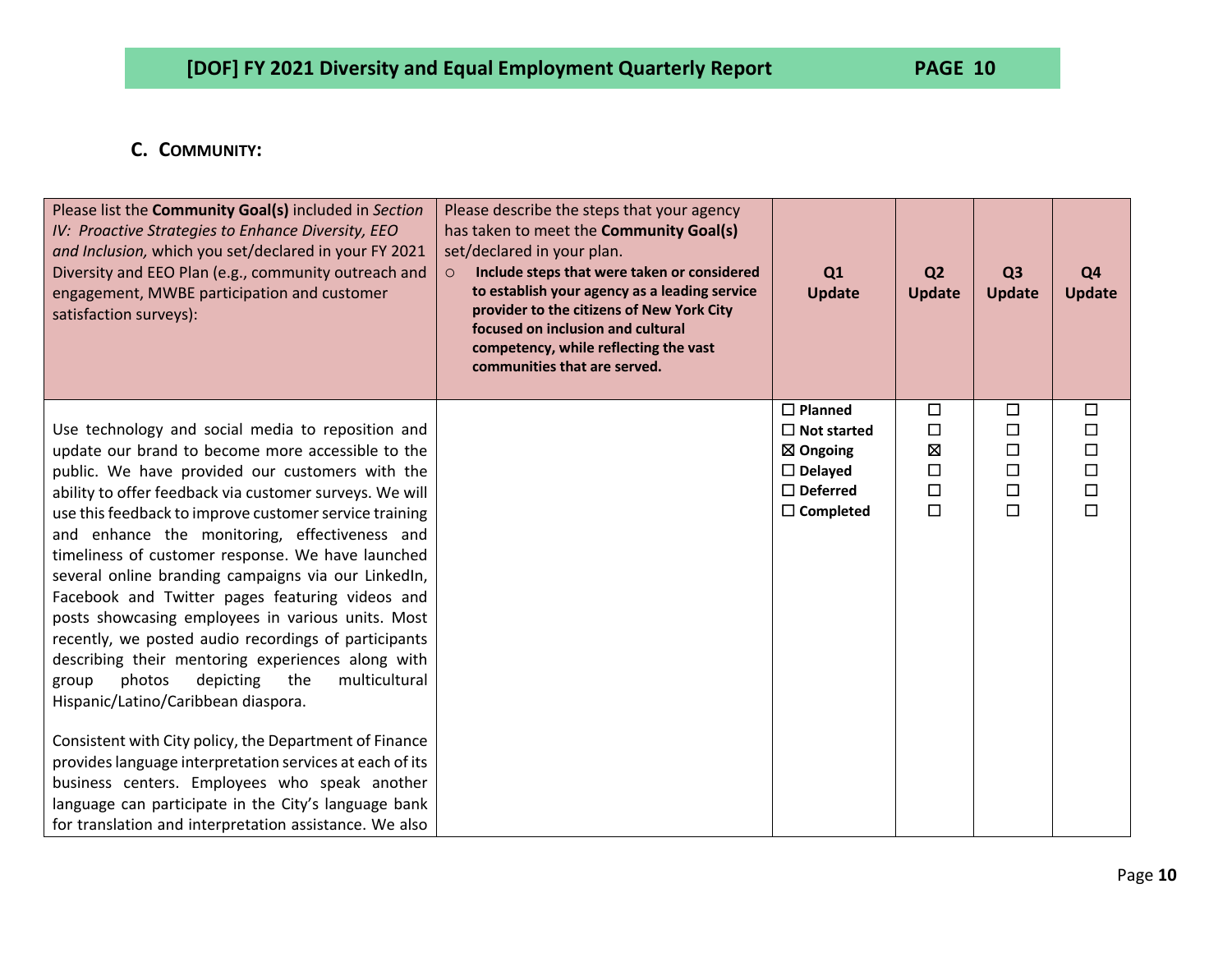| contract for translation services for essential<br>documents. We offer applications and publications in<br>as many as 11 languages (Arabic, Bengali, Chinese,<br>English, French, Haitian Creole, Korean, Polish,<br>Russian, Spanish and Urdu) and work with community<br>groups to aid in other languages at outreach events.                                                                                                                                                                                                                                                                                                                                                      | The Agency continues to utilize the Language<br>Access Bank to provide the best customer service<br>to its clients with language interpreting services.                                                            |                                                                                                                         |                                                     |                                                     |                                                     |  |
|--------------------------------------------------------------------------------------------------------------------------------------------------------------------------------------------------------------------------------------------------------------------------------------------------------------------------------------------------------------------------------------------------------------------------------------------------------------------------------------------------------------------------------------------------------------------------------------------------------------------------------------------------------------------------------------|--------------------------------------------------------------------------------------------------------------------------------------------------------------------------------------------------------------------|-------------------------------------------------------------------------------------------------------------------------|-----------------------------------------------------|-----------------------------------------------------|-----------------------------------------------------|--|
| To provide the best possible customer service to the<br>elderly and the disabled, the Department of Finance<br>established a dedicated unit for the administration of<br>the New York City Rent Freeze programs, including the<br>Senior Citizen Rent Increase Exemption (SCRIE) and<br>Disabled Rent Increase Exemption (DRIE). We have a<br>business center for SCRIE and DRIE applicants, located<br>in Manhattan, where customers can receive one-on-<br>one assistance, and we are exploring the possibility of<br>establishing additional Rent Freeze help centers in<br>other boroughs. All Rent Freeze staff members have<br>received EEO and customer sensitivity training. | The Agency continues to receive and provide the<br>Senior Citizen Rent Increase Exemption and<br>Disabled Rent Increase Exemption application<br>assistance to the elderly and disabled.                           | $\Box$ Planned<br>$\Box$ Not started<br>$\boxtimes$ Ongoing<br>$\square$ Delayed<br>$\Box$ Deferred<br>$\Box$ Completed | $\Box$<br>$\Box$<br>図<br>$\Box$<br>$\Box$<br>$\Box$ | $\Box$<br>□<br>$\Box$<br>$\Box$<br>$\Box$<br>$\Box$ | □<br>$\Box$<br>$\Box$<br>$\Box$<br>$\Box$<br>$\Box$ |  |
| The Department of Finance's Disability Service<br>Facilitator, Tanika Thomas, whose responsibilities<br>include, but will not be limited to, accepting, drafting<br>and investigating customer complaints and facilitating<br>the resolution of accessibility issues. Ms. Thomas will<br>also collaborate with staff in the Rent Freeze and<br>Property Exemption units regarding customer<br>requests for reasonable accommodations.                                                                                                                                                                                                                                                | The DOF Disability Service Facilitator, Tanika<br>Thomas continues to receive and process customer<br>requests for reasonable accommodations, and<br>accessibility issues requests in the prescribed<br>timelines. |                                                                                                                         |                                                     |                                                     |                                                     |  |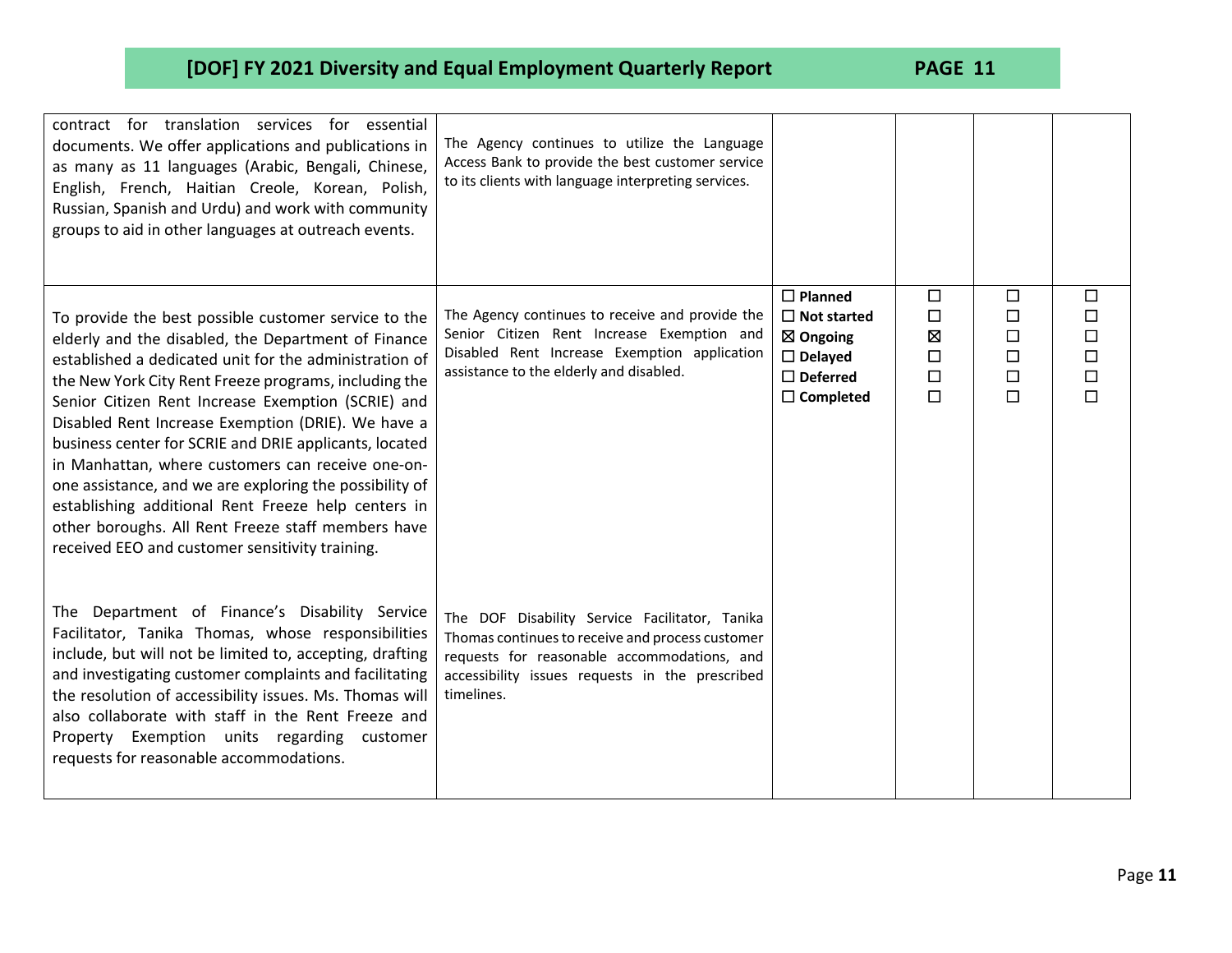| Minority- and Women-Owned Business Enterprises<br>(MWBE): Consistent with Local Law 129 and Local Law<br>1 requirements and compliance administration, the<br>Department of Finance is dedicated to promoting<br>fairness and equity in the City's procurement<br>processes. Prospective vendors for all micro-<br>purchases are first drawn from the SBS MWBE vendor<br>list. All small purchases and solicitations are sent to a<br>minimum of 15 vendors, consisting of a minimum of<br>10 MWBE vendors sourced from FMS and the SBS<br>MWBE directory. MWBE contact information is also<br>posted on the Department of Finance's external<br>website. We hosted our first DOF MWBE Fair in June,<br>inviting over 80 vendors and contractors and<br>participated in the annual Citywide Procurement Fair,<br>which was attended by more than 2,000. As a result,<br>we made a number of contacts with MWBE vendors,<br>several of whom have expressed an interest in doing<br>business with the DOF. Incidentally, the vendors with<br>whom we have contracted for the mentorship<br>program and the caterers for its closing ceremony are<br>MWBEs. |  | $\Box$ Planned<br>$\Box$ Not started<br>$\boxtimes$ Ongoing<br>$\Box$ Delayed<br>$\square$ Deferred<br>$\Box$ Completed | □<br>$\Box$<br>図<br>$\Box$<br>□<br>$\Box$ | □<br>$\Box$<br>$\Box$<br>$\Box$<br>$\Box$<br>$\Box$ | $\Box$<br>$\Box$<br>$\Box$<br>$\Box$<br>$\Box$<br>$\Box$ |  |
|----------------------------------------------------------------------------------------------------------------------------------------------------------------------------------------------------------------------------------------------------------------------------------------------------------------------------------------------------------------------------------------------------------------------------------------------------------------------------------------------------------------------------------------------------------------------------------------------------------------------------------------------------------------------------------------------------------------------------------------------------------------------------------------------------------------------------------------------------------------------------------------------------------------------------------------------------------------------------------------------------------------------------------------------------------------------------------------------------------------------------------------------------------|--|-------------------------------------------------------------------------------------------------------------------------|-------------------------------------------|-----------------------------------------------------|----------------------------------------------------------|--|
| Please specify any other Community-directed activities during the quarter (e.g., meetings, educational and cultural programs, promotion of agency services, community<br>fairs, etc.) and describe briefly the activities, including the dates when the activities occurred.                                                                                                                                                                                                                                                                                                                                                                                                                                                                                                                                                                                                                                                                                                                                                                                                                                                                             |  |                                                                                                                         |                                           |                                                     |                                                          |  |
|                                                                                                                                                                                                                                                                                                                                                                                                                                                                                                                                                                                                                                                                                                                                                                                                                                                                                                                                                                                                                                                                                                                                                          |  |                                                                                                                         |                                           |                                                     |                                                          |  |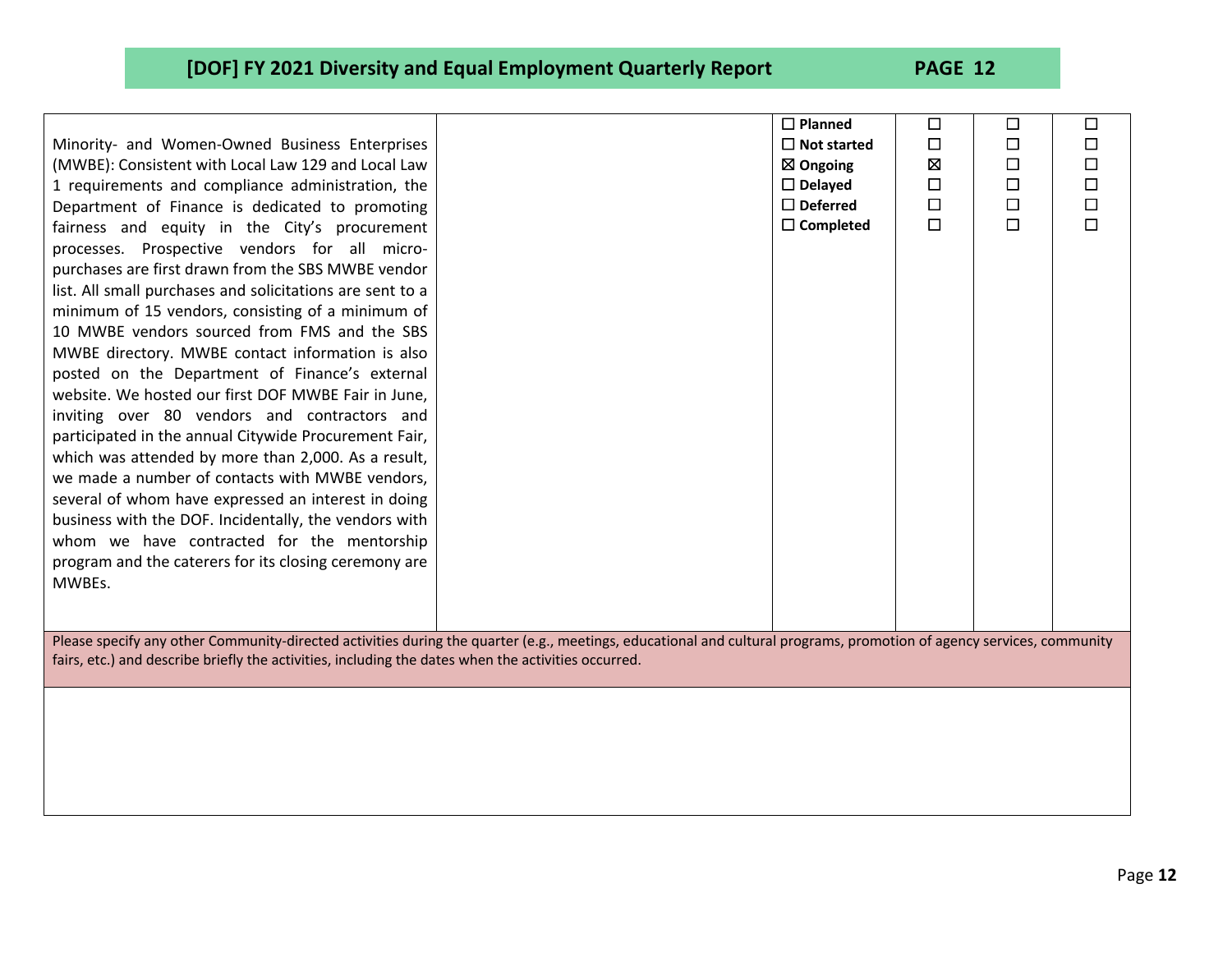# **V. RECRUITMENT**

#### **A. RECRUITMENT EFFORTS**

| Please list Recruitment Strategies and Initiatives<br>which you set/declared in your FY 2021 Diversity and<br>EEO Plan (e.g., targeted outreach and outreach,<br>diversity recruitment, social media presence, where<br>jobs are posted, EEO and APO collaboration,<br>evaluation of best recruitment sources, structured<br>interview training and unconscious bias training):                                                                                                                                                                                                                                                                                                                                                                                                                                                                                              | Please describe the steps that your agency<br>has taken to meet the Recruitment Goal(s)<br>set/declared in your plan.                                                                                                                                    | Q1<br><b>Update</b>                                                                                                  | Q <sub>2</sub><br><b>Update</b>                     | Q <sub>3</sub><br><b>Update</b>                | Q <sub>4</sub><br><b>Update</b>                          |
|------------------------------------------------------------------------------------------------------------------------------------------------------------------------------------------------------------------------------------------------------------------------------------------------------------------------------------------------------------------------------------------------------------------------------------------------------------------------------------------------------------------------------------------------------------------------------------------------------------------------------------------------------------------------------------------------------------------------------------------------------------------------------------------------------------------------------------------------------------------------------|----------------------------------------------------------------------------------------------------------------------------------------------------------------------------------------------------------------------------------------------------------|----------------------------------------------------------------------------------------------------------------------|-----------------------------------------------------|------------------------------------------------|----------------------------------------------------------|
| The Agency will implement the following recruitment<br>strategies and initiatives:<br>• Review policies, procedures, and practices related to<br>targeted outreach and recruitment.<br>• Review underutilization in job groups to inform<br>recruitment efforts.<br>• Direct resources to bolster efforts aimed at<br>increasing the effectiveness of diversity recruitment.<br>• Put in place an operating, up-to-date, accessible<br>website, mobile application and social media presence<br>related to careers.<br>• Assess agency job postings to ensure appropriate<br>diversity, inclusion, and equal opportunity employer<br>messaging.<br>• Share job vacancy notices with the Mayor's Office for<br>People with Disabilities at nycatwork@mopd.nyc.gov,<br>(212) 788-2830 and ACCES VR by sending the job<br>notices<br>Maureen<br>Anderson<br>to<br>at<br>vacancy | The Agency continues to implement outlined<br>recruitment strategies throughout all recruitment<br>areas.<br>During the period from 10/01/20-12/31/20, the<br>Agency did not perform any recruitment<br>advertisement or events due to COVI 19 pandemic. | $\Box$ Planned<br>$\Box$ Not started<br>$\boxtimes$ Ongoing<br>$\Box$ Delayed<br>$\Box$ Deferred<br>$\Box$ Completed | $\Box$<br>$\Box$<br>Χ<br>$\Box$<br>$\Box$<br>$\Box$ | $\Box$<br>$\Box$<br>□<br>□<br>$\Box$<br>$\Box$ | $\Box$<br>$\Box$<br>$\Box$<br>$\Box$<br>$\Box$<br>$\Box$ |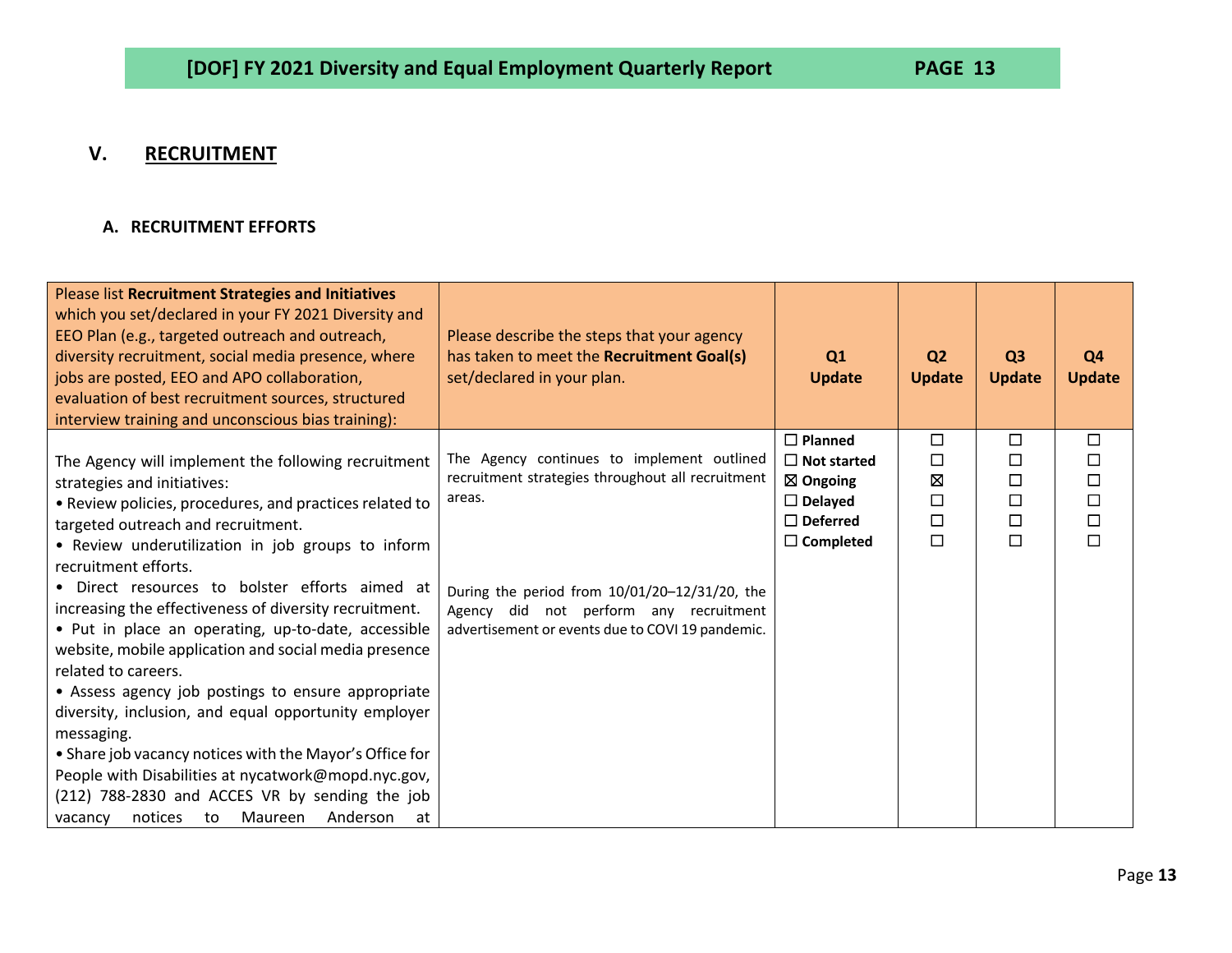| Maureen.Anderson@nysed.gov, (212) 630-2329 so<br>they can share it with their clients.<br>. Reach out to the DCAS Office of Citywide<br>Recruitment<br>(OCR)<br>as<br>resource<br>at<br>a<br>citywiderecruitment@dcas.nyc.gov.<br>• Post ALL vacancies on NYC Careers.<br>• Ensure that agency personnel involved in both the<br>discretionary and the civil service hiring process have<br>received: • structured interviewing training; and<br>unconscious bias training;<br>• Use the NYCAPS eHire Applicant Interview Log to<br>whether recruitment efforts<br>determine<br>and<br>recruitment sources yield a diverse pool of qualified<br>candidates.<br>• Assess recruitment efforts to determine whether<br>such efforts adversely impact any particular group. |                                      |                            |                  |                  |
|-------------------------------------------------------------------------------------------------------------------------------------------------------------------------------------------------------------------------------------------------------------------------------------------------------------------------------------------------------------------------------------------------------------------------------------------------------------------------------------------------------------------------------------------------------------------------------------------------------------------------------------------------------------------------------------------------------------------------------------------------------------------------|--------------------------------------|----------------------------|------------------|------------------|
|                                                                                                                                                                                                                                                                                                                                                                                                                                                                                                                                                                                                                                                                                                                                                                         | $\Box$ Planned<br>$\Box$ Not started | $\Box$<br>$\Box$<br>$\Box$ | $\Box$<br>$\Box$ | $\Box$<br>$\Box$ |
|                                                                                                                                                                                                                                                                                                                                                                                                                                                                                                                                                                                                                                                                                                                                                                         | $\Box$ Ongoing<br>$\Box$ Delayed     | $\Box$                     | □<br>□           | $\Box$<br>$\Box$ |
|                                                                                                                                                                                                                                                                                                                                                                                                                                                                                                                                                                                                                                                                                                                                                                         | $\Box$ Deferred<br>$\Box$ Completed  | $\Box$<br>$\Box$           | $\Box$<br>$\Box$ | $\Box$<br>$\Box$ |
|                                                                                                                                                                                                                                                                                                                                                                                                                                                                                                                                                                                                                                                                                                                                                                         | $\Box$ Planned<br>$\Box$ Not started | $\Box$<br>$\Box$           | $\Box$<br>□      | $\Box$<br>$\Box$ |
|                                                                                                                                                                                                                                                                                                                                                                                                                                                                                                                                                                                                                                                                                                                                                                         | $\Box$ Ongoing<br>$\Box$ Delayed     | $\Box$<br>$\Box$           | □<br>$\Box$      | $\Box$<br>$\Box$ |
|                                                                                                                                                                                                                                                                                                                                                                                                                                                                                                                                                                                                                                                                                                                                                                         | $\Box$ Deferred<br>$\Box$ Completed  | $\Box$<br>$\Box$           | $\Box$<br>$\Box$ | $\Box$<br>$\Box$ |
|                                                                                                                                                                                                                                                                                                                                                                                                                                                                                                                                                                                                                                                                                                                                                                         |                                      |                            |                  |                  |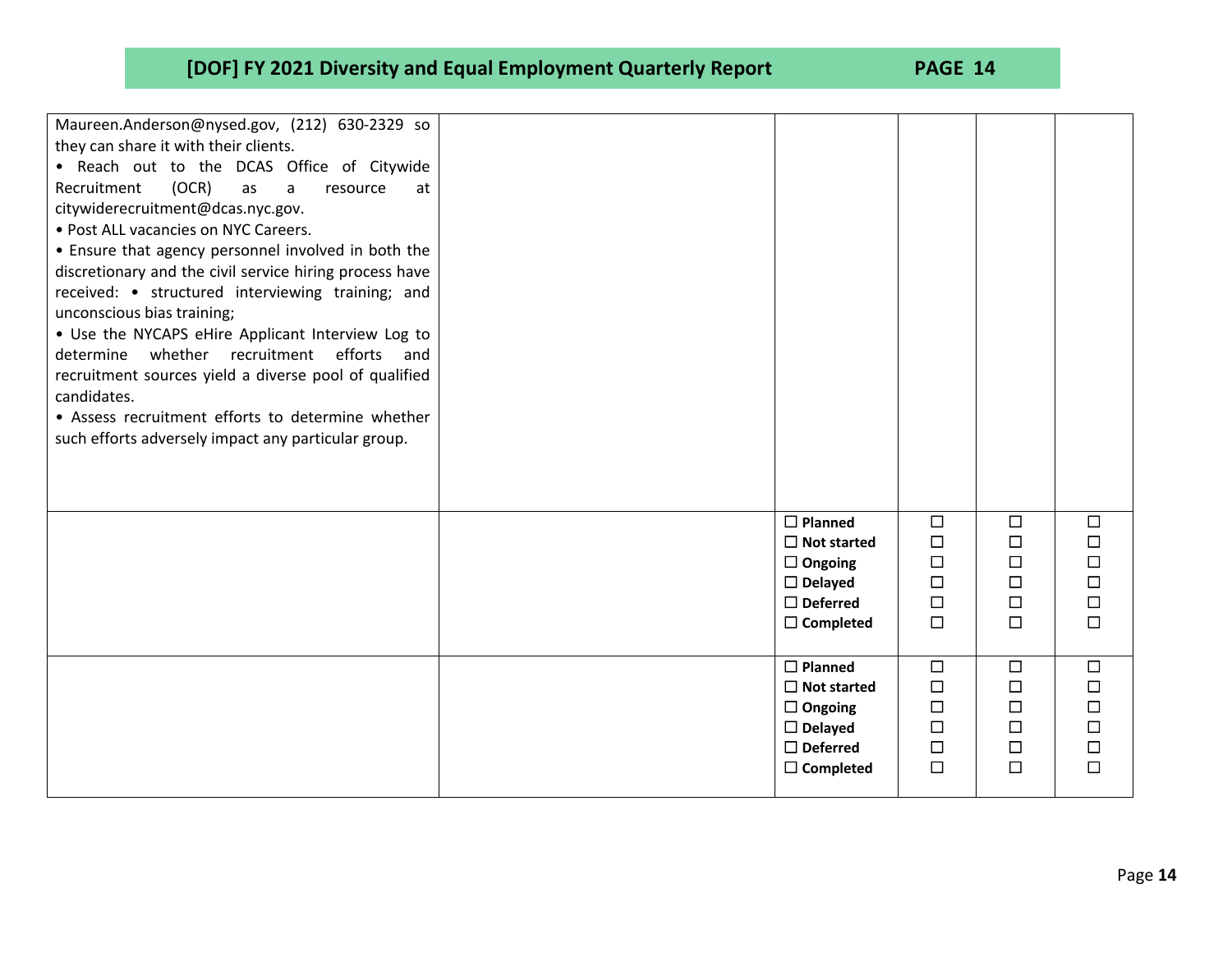# **B. INTERNSHIPS/FELLOWSHIPS**

The agency is providing the following internship opportunities in FY 2021: [**NOTE:** Please update this table every quarter]

| Type of<br>Internship\Fellowship | Total | Race/Ethnicity* [#s]<br>* Use self-ID data | Gender* [#s]<br>[N-B=Non-Binary; O=Other; U=Unknown]<br>* Use self-ID data |
|----------------------------------|-------|--------------------------------------------|----------------------------------------------------------------------------|
| 1. Urban Fellows                 |       |                                            | N-B O<br>M                                                                 |
| 2. Public Service Corps          |       |                                            | $N-B$<br>M<br>Ő                                                            |
| 3. Summer College Interns        |       |                                            | M<br>N-B                                                                   |
| 4. Summer Graduate Interns       |       |                                            | M<br>N-B                                                                   |
| Other (specify):                 |       |                                            | M<br>N-B                                                                   |

*Additional Comments:*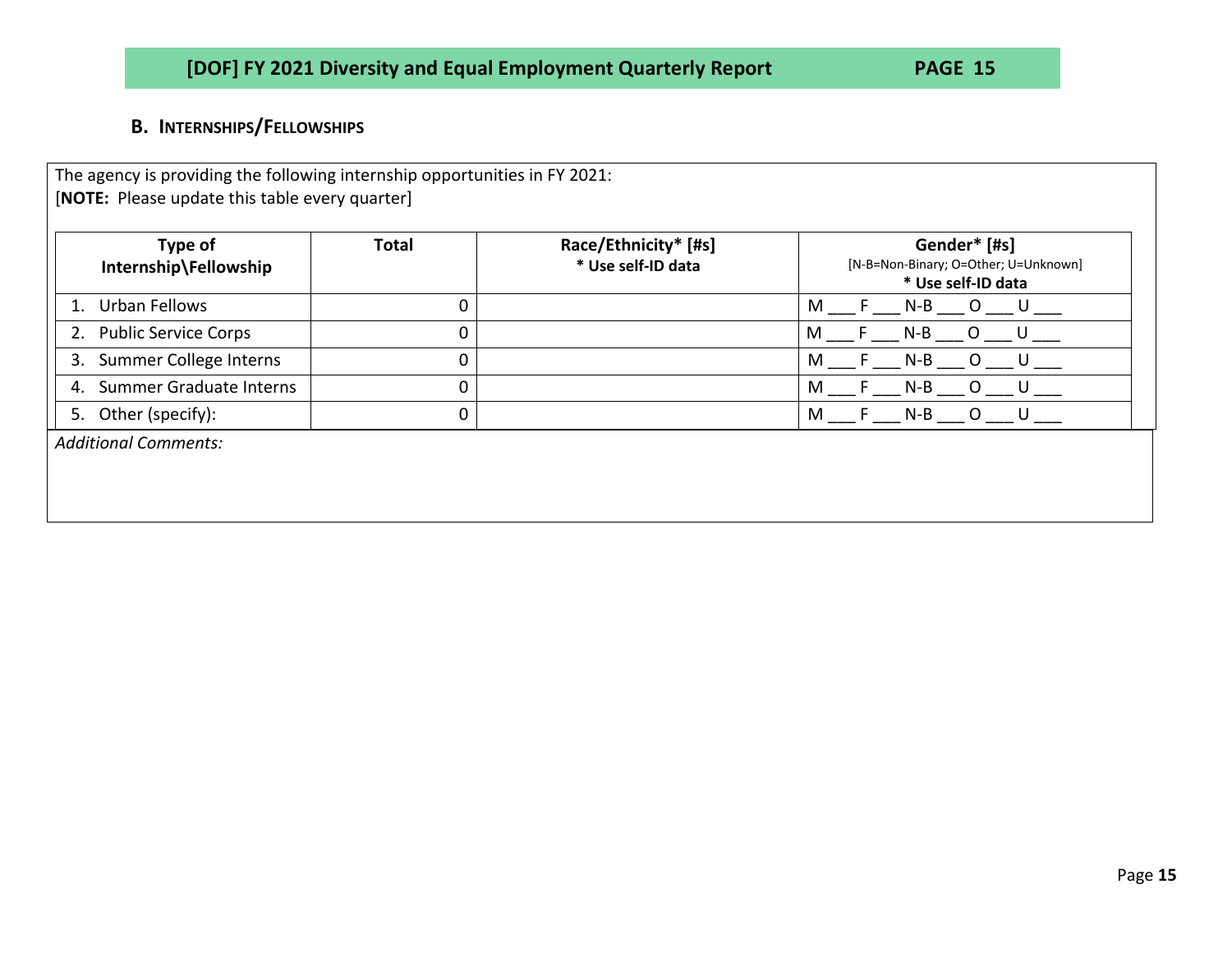#### **C. 55-A PROGRAM**

The agency uses the 55-a Program to hire and retain qualified individuals with disabilities.  $\boxtimes$  Yes  $\Box$  No

**Currently, there are \_44\_\_\_ [number] 55-a participants.**

| During the 1st Quarter, a total of _0 ___ [number] new applications for the program were received. |
|----------------------------------------------------------------------------------------------------|
| During the 1st Quarter _0_ participants left the program due to [state reasons]                    |

**During the 2nd Quarter, a total of \_0\_\_\_ [number] new applications for the program were received. During the 2nd Quarter \_0\_\_ participants left the program due to [state reasons] \_\_\_\_\_\_\_\_.**

**During the 3rd Quarter, a total of \_\_\_\_ [number] new applications for the program were received. During the 3rd Quarter \_\_\_ participants left the program due to [state reasons] \_\_\_\_\_\_\_\_.**

| During the 4th Quarter, a total of | [number] new applications for the program were received. |  |
|------------------------------------|----------------------------------------------------------|--|
| During the 4th Quarter             | participants left the program due to [state reasons]     |  |

**The 55-a Coordinator has achieved the following goals:**

| <b>1.</b> Disseminated 55-a information – by e-mail: $\boxtimes$ Yes $\Box$ No |
|--------------------------------------------------------------------------------|
| in training sessions: $\Box$ Yes $\Box$ No                                     |
| on the agency website: $\boxtimes$ Yes $\Box$ No                               |
| through an agency newsletter: $\Box$ Yes $\Box$ No                             |

**2. \_\_\_\_\_\_\_\_\_\_\_\_\_\_\_\_\_\_\_\_\_\_\_\_\_\_\_\_\_\_\_\_\_\_\_\_\_\_\_\_\_\_\_\_\_\_\_\_\_\_\_\_\_\_\_\_\_\_\_\_\_\_\_\_\_\_\_\_\_\_\_\_\_\_\_\_\_\_\_\_\_\_\_**

**3. \_\_\_\_\_\_\_\_\_\_\_\_\_\_\_\_\_\_\_\_\_\_\_\_\_\_\_\_\_\_\_\_\_\_\_\_\_\_\_\_\_\_\_\_\_\_\_\_\_\_\_\_\_\_\_\_\_\_\_\_\_\_\_\_\_\_\_\_\_\_\_\_\_\_\_\_\_\_\_\_\_\_\_**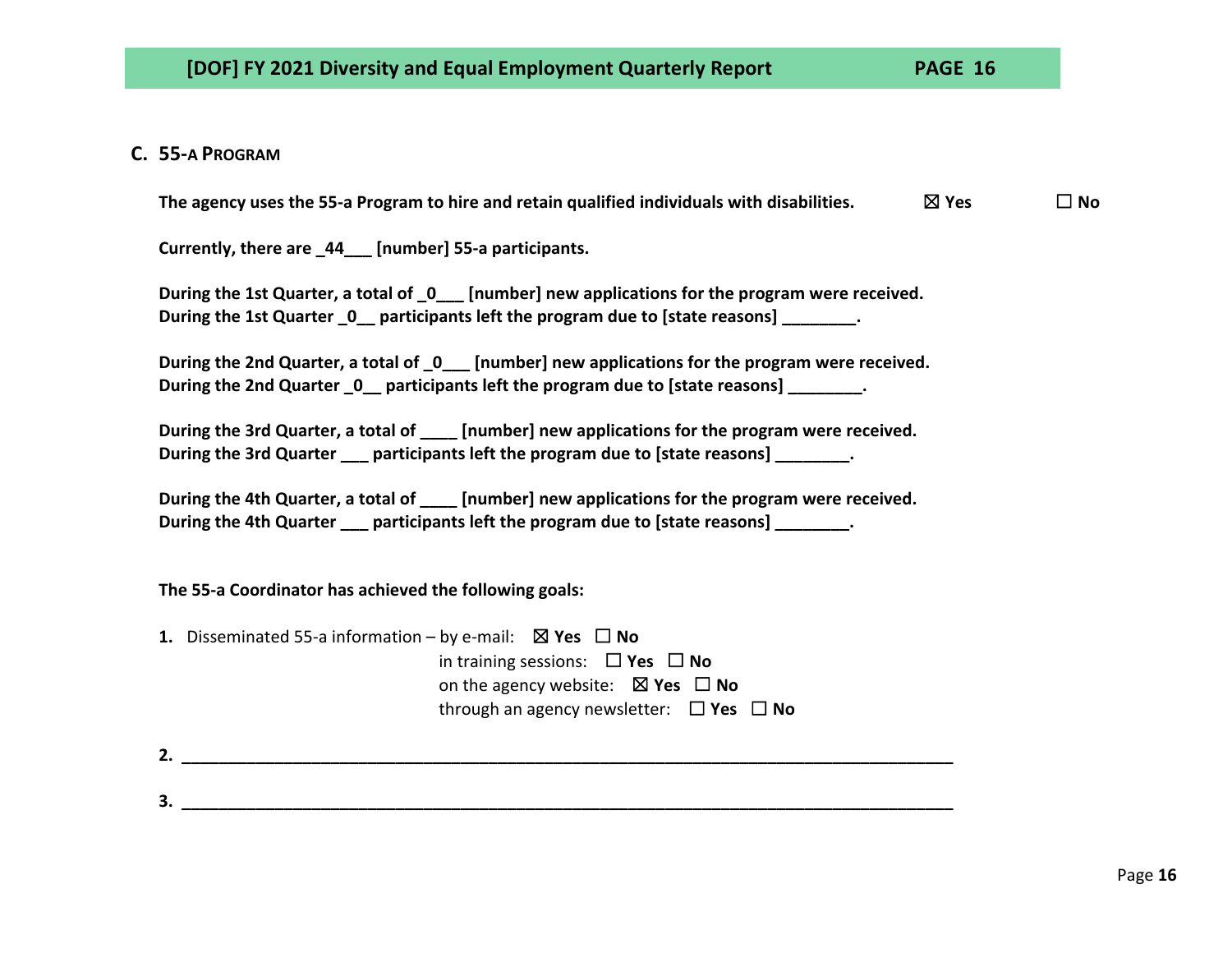# **VI. SELECTION (HIRING AND PROMOTION)**

**Please review Section VI of your Annual Plan and describe your activities for this quarter below:**

| Please list additional Selection Strategies and<br>Initiatives which you set/declared in your FY 2021<br>Diversity and EEO Plan (include use of structured<br>interview, EEO or APO representatives observing<br>interviews, review of placements, review of e-hire<br>applicant data) | Please describe the steps that your agency<br>has taken to meet the Selection (Hiring and<br>Promotion) Goal(s) set/declared in your plan.                                                                                                                                                                                                                                                                                                                                                                                                                                                                                                                                                                                                                                                                                                                                                                                         | Q1<br>Update                                                                                                         | Q <sub>2</sub><br>Update                            | Q <sub>3</sub><br><b>Update</b>           | Q <sub>4</sub><br>Update                                 |
|----------------------------------------------------------------------------------------------------------------------------------------------------------------------------------------------------------------------------------------------------------------------------------------|------------------------------------------------------------------------------------------------------------------------------------------------------------------------------------------------------------------------------------------------------------------------------------------------------------------------------------------------------------------------------------------------------------------------------------------------------------------------------------------------------------------------------------------------------------------------------------------------------------------------------------------------------------------------------------------------------------------------------------------------------------------------------------------------------------------------------------------------------------------------------------------------------------------------------------|----------------------------------------------------------------------------------------------------------------------|-----------------------------------------------------|-------------------------------------------|----------------------------------------------------------|
| Career Counseling: Advising employees of<br>opportunities for promotion and career<br>development; Notification of promotion/transfer<br>opportunities                                                                                                                                 | The Agency continues to: review policies,<br>procedures, and practices related to hiring<br>(including vacancy announcements, use of<br>certification lists, and the selection process for<br>critical occupations);<br>mission<br>promote<br>employee awareness of opportunities for<br>promotion and transfer within the agency;<br>inform employees on promotional and<br>transfer opportunities; arrange agency wide<br>notification of promotional and transfer<br>opportunities; provide information to staff on<br>both internal and external Professional<br>Development training sources; explain the<br>civil service process to staff and what it means<br>to become a permanent civil servant; provide<br>technical assistance in filing for upcoming civil<br>service exams; provide agency staff with<br>citywide vacancy announcements, civil service<br>exams notices and other career development<br>information. | $\Box$ Planned<br>$\Box$ Not started<br>$\boxtimes$ Ongoing<br>$\Box$ Delayed<br>$\Box$ Deferred<br>$\Box$ Completed | $\Box$<br>$\Box$<br>Ø<br>$\Box$<br>$\Box$<br>$\Box$ | □<br>$\Box$<br>$\Box$<br>□<br>□<br>$\Box$ | $\Box$<br>$\Box$<br>$\Box$<br>$\Box$<br>$\Box$<br>$\Box$ |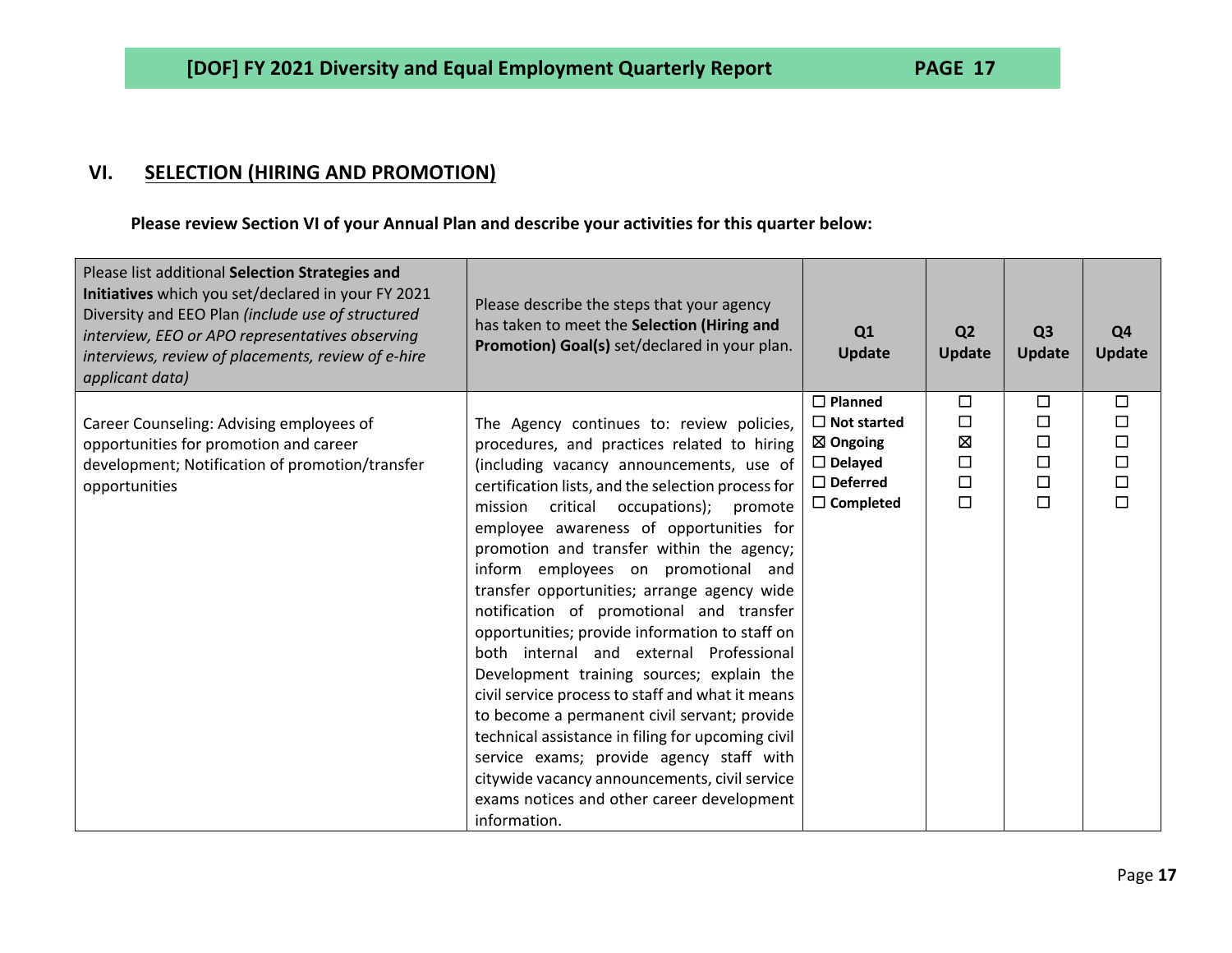| Reviewing the methods by which candidates are<br>selected for promotion or to fill vacancies (new<br>hires), especially for mid- and high-level discretionary<br>positions | The Agency continues to review and develop a<br>protocol for in-title promotions and salary<br>increases; promote employee awareness of<br>opportunities for promotion and transfer<br>within the agency; assess the criteria for<br>selecting persons for mid-level to high level<br>positions; publicly post announcements for all<br>positions, including senior level positions;<br>actively reach out to networks<br>of<br>underrepresented groups as part of its<br>outreach; reach out to the Mayor's Office of<br>Appointments for help to identify diverse<br>pools of talent and additional networks for<br>finding qualified candidates; ensure that<br>hiring managers are trained in structured<br>techniques<br>interviewing<br>to<br>avoid<br>unintentional biases in the hiring process;<br>assess the manner in which candidates are<br>selected for employment, to determine<br>whether there is any adverse impact upon any<br>racial, ethnic, disability, or gender group; if<br>adverse impact is discovered, the agency head<br>will determine whether the criteria being<br>utilized are job-related. If the criteria are not<br>job-related, the agency will discontinue using<br>that method. | $\square$ Planned<br>$\Box$ Not started<br>$\boxtimes$ Ongoing<br>$\Box$ Delayed<br>$\Box$ Deferred<br>$\Box$ Completed | □<br>$\Box$<br>X<br>口<br>□<br>$\Box$ | $\Box$<br>□<br>□<br>□<br>□<br>□ | $\Box$<br>$\Box$<br>□<br>□<br>□<br>$\Box$ |
|----------------------------------------------------------------------------------------------------------------------------------------------------------------------------|------------------------------------------------------------------------------------------------------------------------------------------------------------------------------------------------------------------------------------------------------------------------------------------------------------------------------------------------------------------------------------------------------------------------------------------------------------------------------------------------------------------------------------------------------------------------------------------------------------------------------------------------------------------------------------------------------------------------------------------------------------------------------------------------------------------------------------------------------------------------------------------------------------------------------------------------------------------------------------------------------------------------------------------------------------------------------------------------------------------------------------------------------------------------------------------------------------------------|-------------------------------------------------------------------------------------------------------------------------|--------------------------------------|---------------------------------|-------------------------------------------|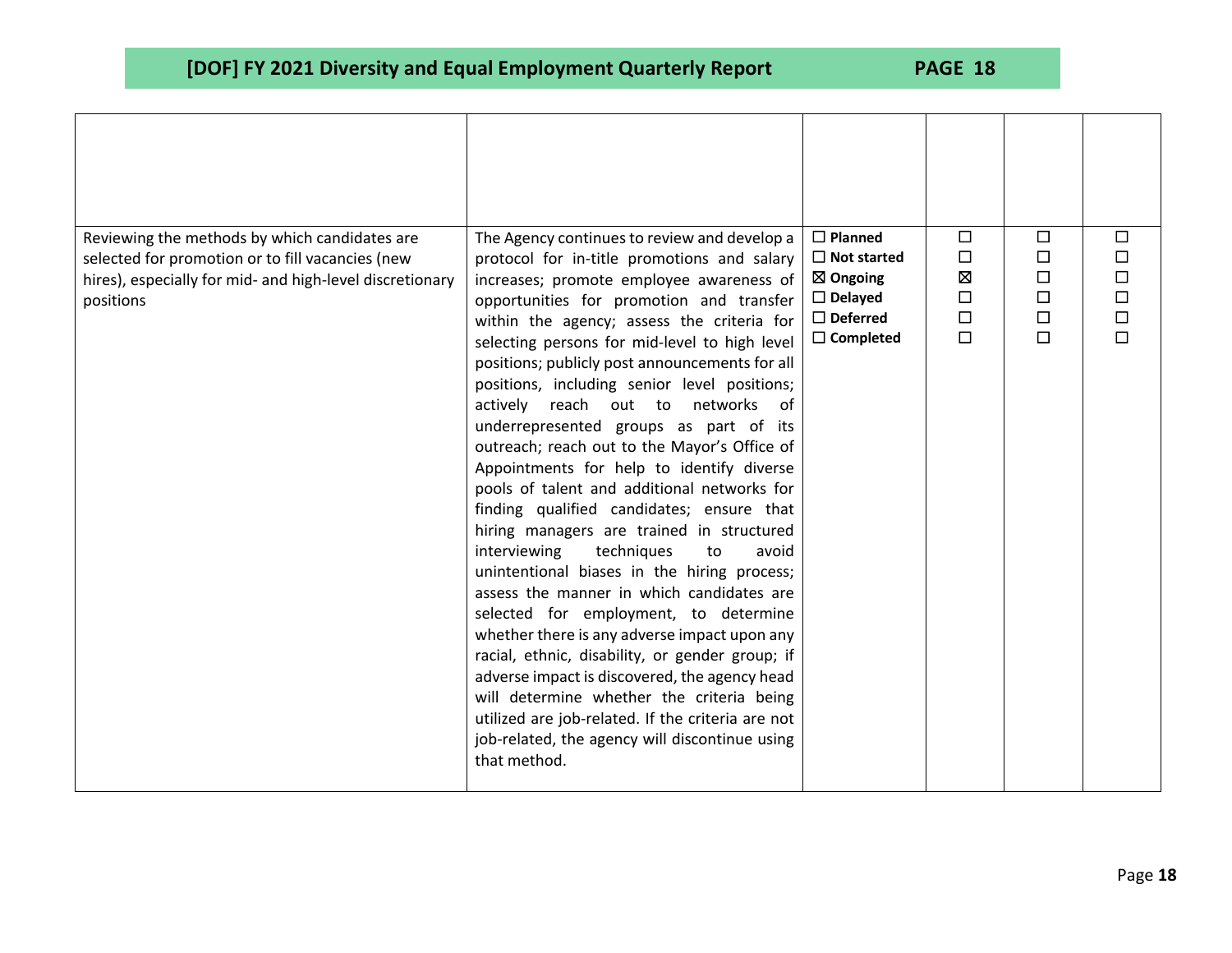| Reviewing the methods by which candidates are<br>selected for promotion or to fill vacancies (new hires)<br>filled through civil service lists                | The Agency continue to reach out to DCAS'<br>Classification at 212-386-0344 to ensure that<br>the job description and specification is<br>current; review and develop specific, job-<br>related qualification standards for each<br>position that reflect the duties, functions, and<br>competencies of the position and minimize<br>the potential for gender stereotyping and<br>other unlawful discrimination; use structured<br>interview, where the same questions are<br>asked of all applicants for a particular job or<br>category.                                                                                                                                                                                                                                                                                                      | $\Box$ Planned<br>$\Box$ Not started<br>$\boxtimes$ Ongoing<br>$\Box$ Delayed<br>$\Box$ Deferred<br>$\Box$ Completed    | $\Box$<br>$\Box$<br>Ø<br>$\Box$<br>$\Box$<br>$\Box$ | □<br>$\Box$<br>$\Box$<br>$\Box$<br>$\Box$<br>$\Box$      | $\Box$<br>$\Box$<br>$\Box$<br>$\Box$<br>$\Box$<br>$\Box$ |
|---------------------------------------------------------------------------------------------------------------------------------------------------------------|-------------------------------------------------------------------------------------------------------------------------------------------------------------------------------------------------------------------------------------------------------------------------------------------------------------------------------------------------------------------------------------------------------------------------------------------------------------------------------------------------------------------------------------------------------------------------------------------------------------------------------------------------------------------------------------------------------------------------------------------------------------------------------------------------------------------------------------------------|-------------------------------------------------------------------------------------------------------------------------|-----------------------------------------------------|----------------------------------------------------------|----------------------------------------------------------|
| Describe the role of agency EEO Officer and other<br>EEO staff in the selection of candidates for<br>appointment or promotion (pre- and post-<br>appointment) | The Agency 's EEO office continues to<br>participate in the hiring and selection process<br>in the following ways:<br>Pre - appointment: collaborate with the<br>Director of Human Resources to ensure that<br>an updated listing of sources for diverse<br>applicants, including schools and professional<br>organizations, is maintained; actively monitor<br>agency job postings; review interview<br>questions to ensure that they are EEO-<br>compliant, job-related, and required by<br>business necessity; provide feedback to the<br>hiring manager after the EEO Officer's<br>assessment; assist the hiring manager if a<br>reasonable accommodation is requested<br>during the interview; may observe interviews<br>when necessary, especially for underutilized<br>job titles and/or mid- and high-level<br>discretionary positions. | $\square$ Planned<br>$\Box$ Not started<br>$\boxtimes$ Ongoing<br>$\Box$ Delayed<br>$\Box$ Deferred<br>$\Box$ Completed | $\Box$<br>$\Box$<br>Ø<br>$\Box$<br>$\Box$<br>$\Box$ | $\Box$<br>$\Box$<br>$\Box$<br>$\Box$<br>$\Box$<br>$\Box$ | $\Box$<br>$\Box$<br>$\Box$<br>$\Box$<br>$\Box$<br>$\Box$ |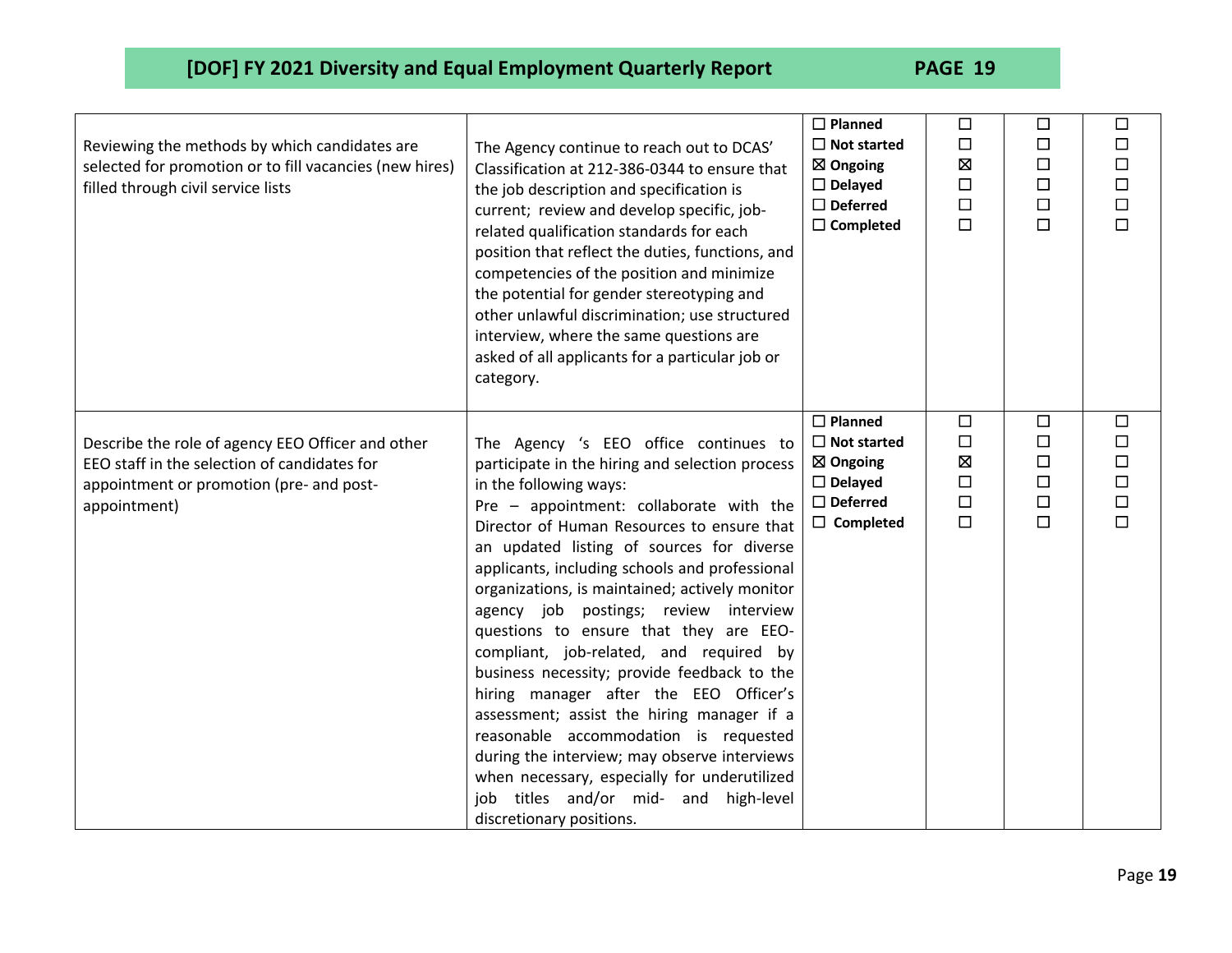Г

|                                                                                     | Post-appointment:<br>periodically<br>review<br>candidate evaluation forms and conduct a job<br>applicant analysis via the NYCAPS eHire<br>Applicant Interview Log reports to advise<br>Human Resources of any demographic trends<br>and/or EEO concerns; and review hiring<br>package for review and approval.                                                                                                                                                                                                                                                                                                                                                                                                                                                                                                                                                           |                                                                                                                      |                                                     |                                                          |                                                     |
|-------------------------------------------------------------------------------------|--------------------------------------------------------------------------------------------------------------------------------------------------------------------------------------------------------------------------------------------------------------------------------------------------------------------------------------------------------------------------------------------------------------------------------------------------------------------------------------------------------------------------------------------------------------------------------------------------------------------------------------------------------------------------------------------------------------------------------------------------------------------------------------------------------------------------------------------------------------------------|----------------------------------------------------------------------------------------------------------------------|-----------------------------------------------------|----------------------------------------------------------|-----------------------------------------------------|
| Analyzing the impact of layoffs or terminations on<br>racial, gender and age groups | The agency will continue to use the DCAS<br>Layoff Procedure as guidance, should there<br>be any layoffs, terminations and demotions<br>due to legitimate business/operational<br>reasons; the agency will analyze the impact<br>of layoffs or terminations on racial, gender<br>and age groups; where layoffs or<br>terminations would have a disproportionate<br>impact on any of these groups, the agency<br>will document that the targeted titles or<br>programs were selected based on objective<br>criteria and justified by business necessity;<br>the Agency Personnel Officer, EEO Officer<br>and General Counsel will be involved in<br>making layoff or termination decisions and<br>will be based on with seniority in compliance<br>with civil service law (for competitive titles)<br>and union contract (for non-competitive and<br>labor class titles). | $\Box$ Planned<br>$\Box$ Not started<br>$\boxtimes$ Ongoing<br>$\Box$ Delayed<br>$\Box$ Deferred<br>$\Box$ Completed | $\Box$<br>$\Box$<br>Ø<br>$\Box$<br>$\Box$<br>$\Box$ | $\Box$<br>$\Box$<br>$\Box$<br>$\Box$<br>$\Box$<br>$\Box$ | $\Box$<br>□<br>$\Box$<br>$\Box$<br>$\Box$<br>$\Box$ |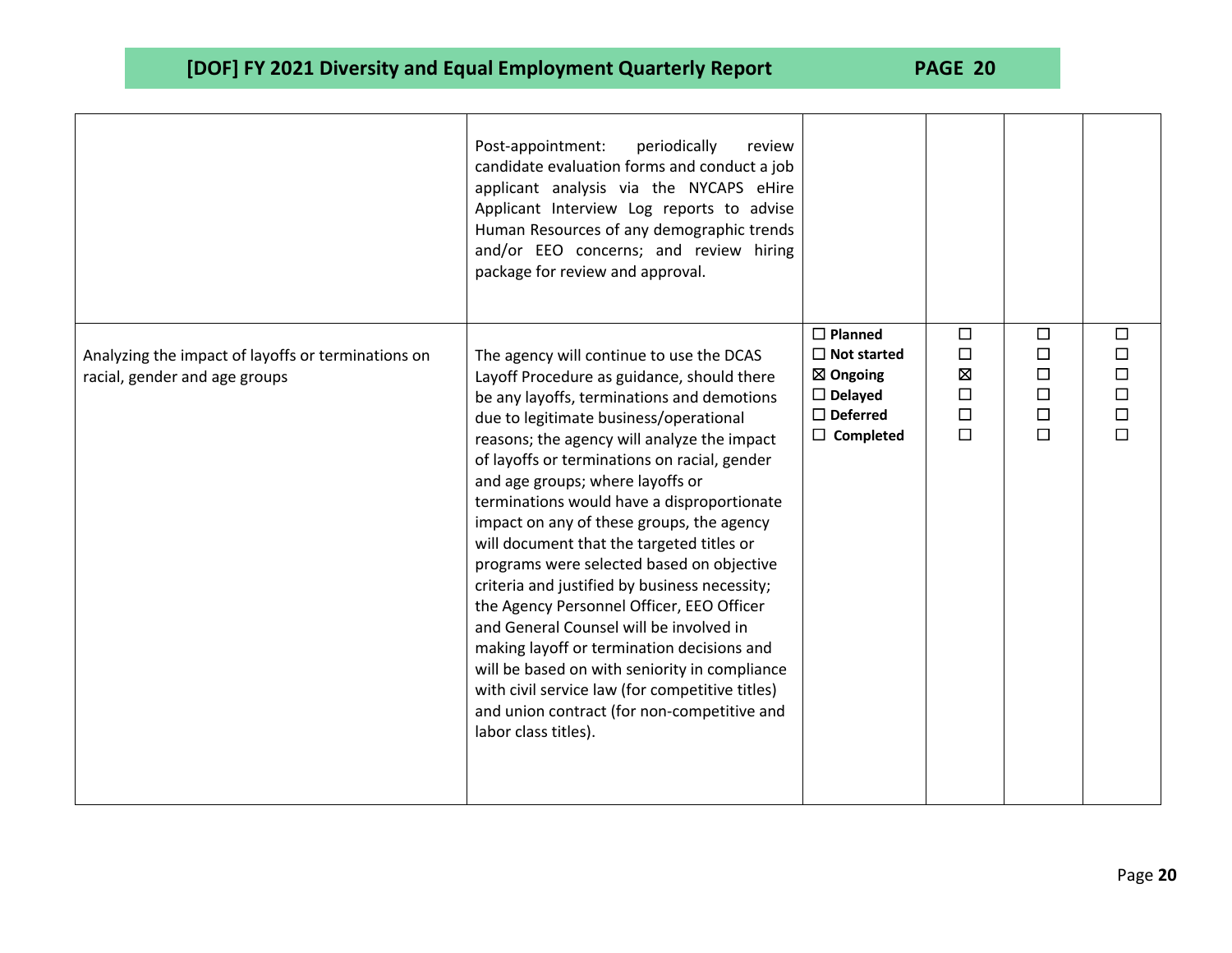| Other:                                              |                     | $\Box$ Planned     |        |        |        |
|-----------------------------------------------------|---------------------|--------------------|--------|--------|--------|
|                                                     |                     | $\Box$ Not started | $\Box$ |        |        |
|                                                     |                     | $\Box$ Ongoing     | $\Box$ |        | $\Box$ |
|                                                     |                     | $\Box$ Delayed     | $\Box$ |        | $\Box$ |
|                                                     |                     | $\Box$ Deferred    | □      | $\Box$ | $\Box$ |
|                                                     |                     | $\Box$ Completed   | $\Box$ | $\Box$ | $\Box$ |
|                                                     |                     |                    |        |        |        |
| During this Quarter the Agency activities included: | # of Vacancies      | $#$ 3              |        | #      | #      |
|                                                     | # of New Hires      | $#$ 0              |        | #      | Ħ      |
|                                                     | # of New Promotions | # 0                |        | Ħ      | #      |

#### **VII. TRAINING**

*Please provide your training information in Part II of the report "DIVERSITY AND EEO TRAINING SUMMARY" (in MS Excel).*

#### **VIII. REASONABLE ACCOMMODATION**

**Please report all reasonable accommodation requests and their disposition in the DCAS Citywide Complaint/Reasonable Accommodation Tracking System by logging into your CICS Account at: <https://mspwva-dcslnx01.csc.nycnet/Login.aspx>**

#### **IX. COMPLIANCE AND IMPLEMENTATION OF REQUIREMENTS UNDER EXECUTIVE ORDERS AND LOCAL LAWS**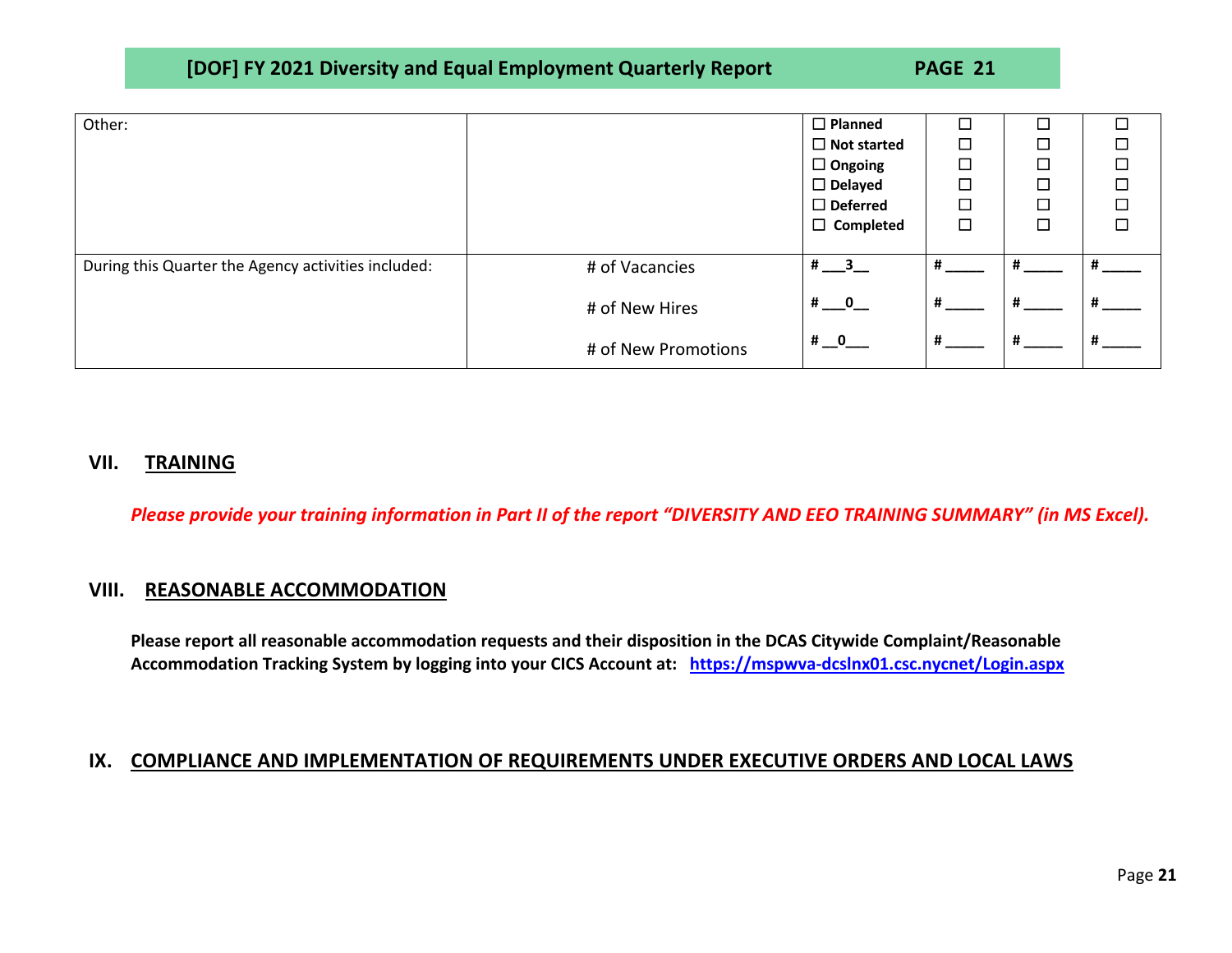**A. EXECUTIVE ORDER 16: TRAINING ON TRANSGENDER DIVERSITY AND INCLUSION**

*Please provide E.O. 16 Training Information in Part II of the report "DIVERSITY AND EEO TRAINING SUMMARY" (in MS Excel).*

**B. LOCAL LAW 92: ANNUAL SEXUAL HARASSMENT PREVENTION TRAINING**

*Please provide Sexual Harassment Prevention Training Information in Part II of the report "DIVERSITY AND EEO TRAINING SUMMARY" (in MS Excel).*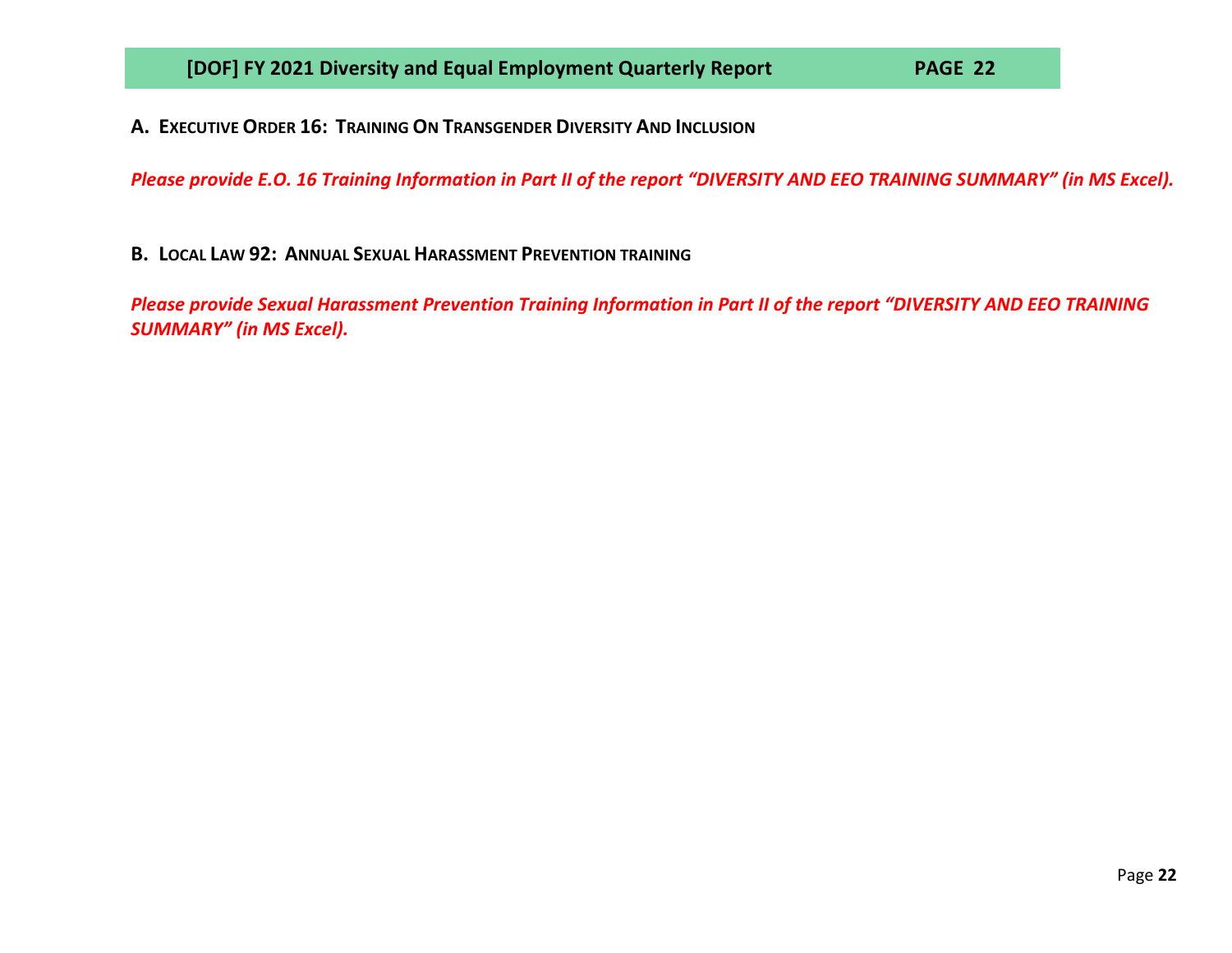#### **C. LOCAL LAW 97: ANNUAL SEXUAL HARASSMENT REPORTING**

| $\boxtimes$ The agency has entered the sexual harassment Complaint Data in the DCAS Citywide Complaint Tracking System and updates<br>the information as they occur.                                       |      |           |           |                                                                                                                                       |  |  |
|------------------------------------------------------------------------------------------------------------------------------------------------------------------------------------------------------------|------|-----------|-----------|---------------------------------------------------------------------------------------------------------------------------------------|--|--|
| Q1 O                                                                                                                                                                                                       | Q2 ⊠ | Q3 $\Box$ | Q4 $\Box$ |                                                                                                                                       |  |  |
| as they occur.                                                                                                                                                                                             |      |           |           | $\boxtimes$ The agency has entered all types of complaints in the DCAS Citywide Complaint Tracking System and updates the information |  |  |
| $\boxtimes$ The agency ensures that complaints are closed within 90 days.                                                                                                                                  |      |           |           |                                                                                                                                       |  |  |
| Report all complaints and their disposition in the DCAS Citywide Complaint/Reasonable Accommodation Tracking System by<br>logging into your CICS Account at: https://mspwva-dcslnx01.csc.nycnet/Login.aspx |      |           |           |                                                                                                                                       |  |  |
|                                                                                                                                                                                                            |      |           |           |                                                                                                                                       |  |  |

#### **D. LOCAL LAW 101: CLIMATE SURVEY**

**Please provide a short description of your efforts to analyze the results of climate survey in your agency.**

*Describe any follow-up measures taken to address the results of the climate survey:*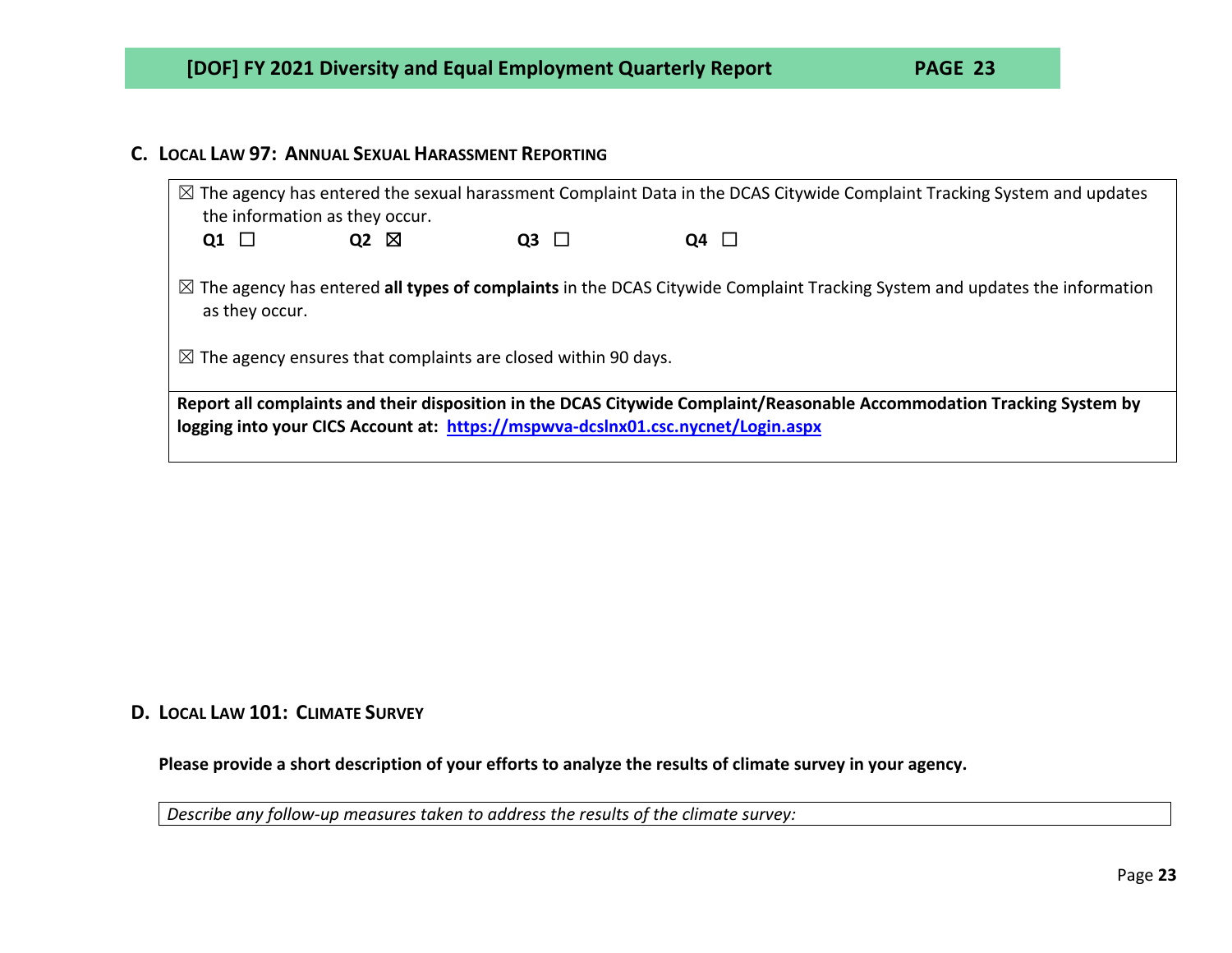## **X. AUDITS AND CORRECTIVE MEASURES**

Please choose the statement that applies to your agency.

☒ The agency is NOT involved in an audit conducted by NYC EEPC or another governmental agency specific to our EEO practices.

 $\Box$  The agency is involved in an audit; please specify who is conducting the audit:  $\Box$ 

☐ Attach the audit recommendations by NYC EEPC or the other auditing agency.

☐ The agency has submitted or will submit to OCEI an amendment letter, which shall amend the agency plan for FY 2021.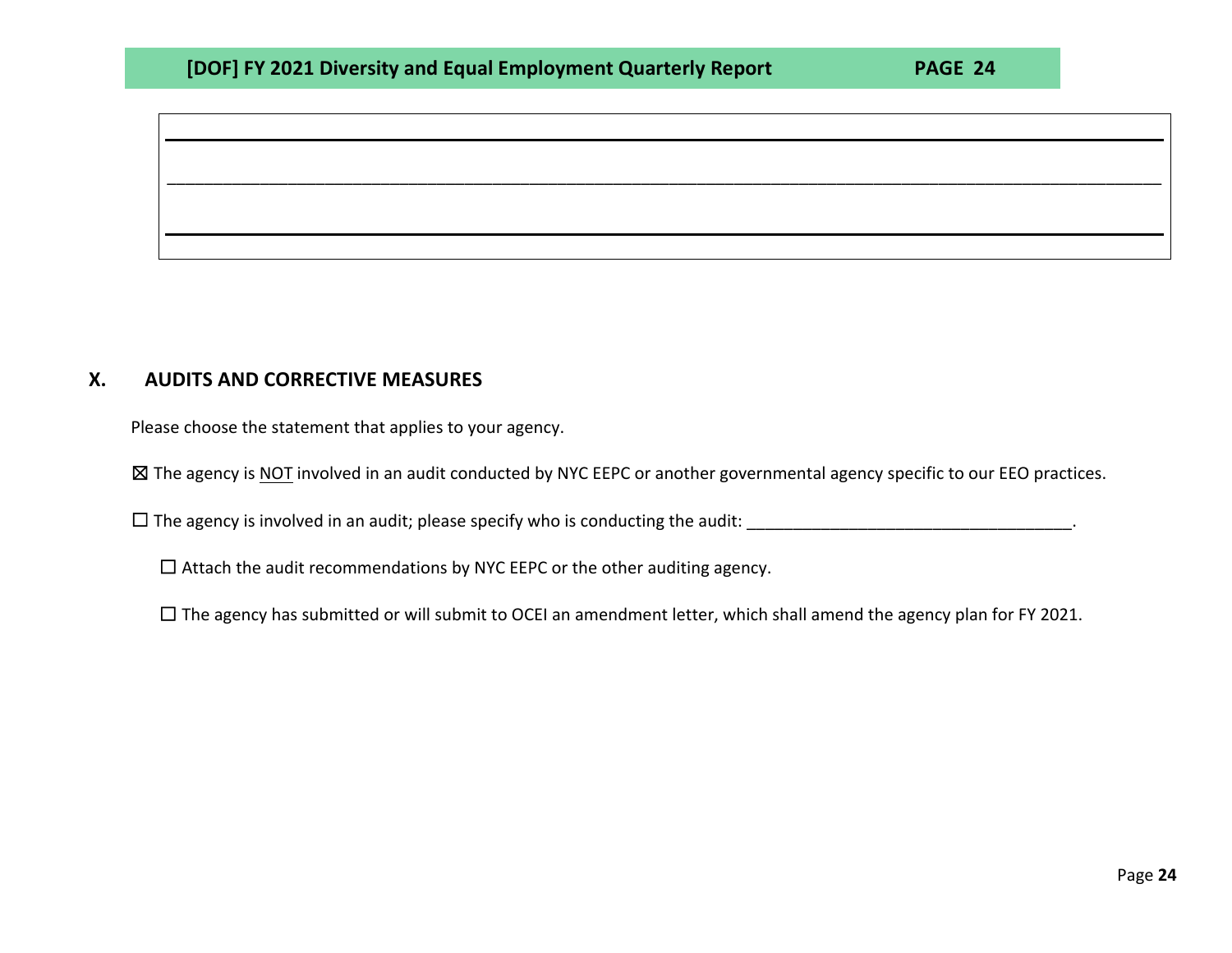## **APPENDIX: [DOF] EEO PERSONNEL DETAILS**

#### **EEO PERSONNEL FOR 2nd QUARTER, FISCAL YEAR 2021**

#### **A. PERSONNEL CHANGES**

| <b>Personnel Changes this Quarter:</b><br>⊠<br><b>No Changes</b>                                                                                            |                                                                                                                                                         | <b>Number of Additions:</b>                                                                                                                       | <b>Number of Deletions:</b>                                                                                                                                 |  |
|-------------------------------------------------------------------------------------------------------------------------------------------------------------|---------------------------------------------------------------------------------------------------------------------------------------------------------|---------------------------------------------------------------------------------------------------------------------------------------------------|-------------------------------------------------------------------------------------------------------------------------------------------------------------|--|
| <b>Employee's Name &amp; Title</b>                                                                                                                          |                                                                                                                                                         |                                                                                                                                                   |                                                                                                                                                             |  |
| Nature of change                                                                                                                                            | $\Box$ Addition<br>$\Box$ Deletion                                                                                                                      | $\Box$ Addition<br>$\Box$ Deletion                                                                                                                | $\Box$ Addition<br>$\Box$ Deletion                                                                                                                          |  |
| Date of Change in EEO Role                                                                                                                                  | <b>Start Date or Termination Date:</b>                                                                                                                  | <b>Start Date or Termination Date:</b>                                                                                                            | <b>Start Date or Termination Date:</b>                                                                                                                      |  |
| NOTE: Please attach CV/Resume of new staff to this report                                                                                                   |                                                                                                                                                         |                                                                                                                                                   |                                                                                                                                                             |  |
| <b>For New EEO Professionals:</b>                                                                                                                           |                                                                                                                                                         |                                                                                                                                                   |                                                                                                                                                             |  |
| Name & Title                                                                                                                                                |                                                                                                                                                         |                                                                                                                                                   |                                                                                                                                                             |  |
| <b>EEO Function</b>                                                                                                                                         | $\square$ EEO Officer<br><b>EEO Counselor</b><br>□<br>$\Box$ EEO Trainer<br>EEO Investigator<br>□<br>$\Box$ 55-a Coordinator<br>□<br>Other: (specify)   | $\Box$ EEO Officer<br>$\Box$ EEO Counselor<br>$\Box$ EEO Trainer<br>$\Box$ EEO Investigator<br>$\Box$ 55-a Coordinator<br>$\Box$ Other: (specify) | $\Box$ EEO Officer<br><b>EEO Counselor</b><br>$\Box$<br>$\Box$ EEO Trainer<br>$\Box$ EEO Investigator<br>$\Box$ Other: (specify)<br>$\Box$ 55-a Coordinator |  |
| <b>Proportion of Time Spent on</b><br><b>EEO Duties</b>                                                                                                     | $\square$ 100%<br>$\Box$ Other: (specify %):                                                                                                            | $\Box$ 100%<br>$\Box$ Other: (specify %):                                                                                                         | $\Box$ Other: (specify %):<br>$\Box$ 100%                                                                                                                   |  |
| <b>Completed Trainings:</b>                                                                                                                                 |                                                                                                                                                         |                                                                                                                                                   |                                                                                                                                                             |  |
| <b>EEO Awareness</b><br><b>Diversity &amp; Inclusion</b><br>IgbTq: The Power of Inclusion<br><b>Sexual Harassment Prevention</b><br><b>Unconscious Bias</b> | $\Box$<br>Yes<br>□<br><b>No</b><br>$\Box$ Yes<br>□<br>No<br>□<br>$\square$ Yes<br><b>No</b><br>$\Box$ Yes<br>□<br><b>No</b><br>$\square$ Yes<br>□<br>No | $\Box$<br>$\Box$ Yes<br><b>No</b><br>□<br>$\Box$ Yes<br>No<br>$\Box$<br>$\square$ Yes<br>No<br>$\Box$ Yes<br>□<br>No<br>口.<br>$\square$ Yes<br>No | $\Box$ No<br>$\Box$ Yes<br>$\Box$ No<br>$\square$ Yes<br>$\Box$ No<br>$\square$ Yes<br>$\square$ No<br>$\Box$ Yes<br>$\square$ No<br>$\square$ Yes          |  |
| <b>Training Source(s):</b>                                                                                                                                  | $\square$ DCAS<br>$\Box$ Other<br>□ Agency                                                                                                              | $\Box$ Other<br>$\Box$ DCAS<br>$\Box$ Agency                                                                                                      | $\square$ DCAS<br>$\Box$ Agency<br>$\Box$ Other                                                                                                             |  |